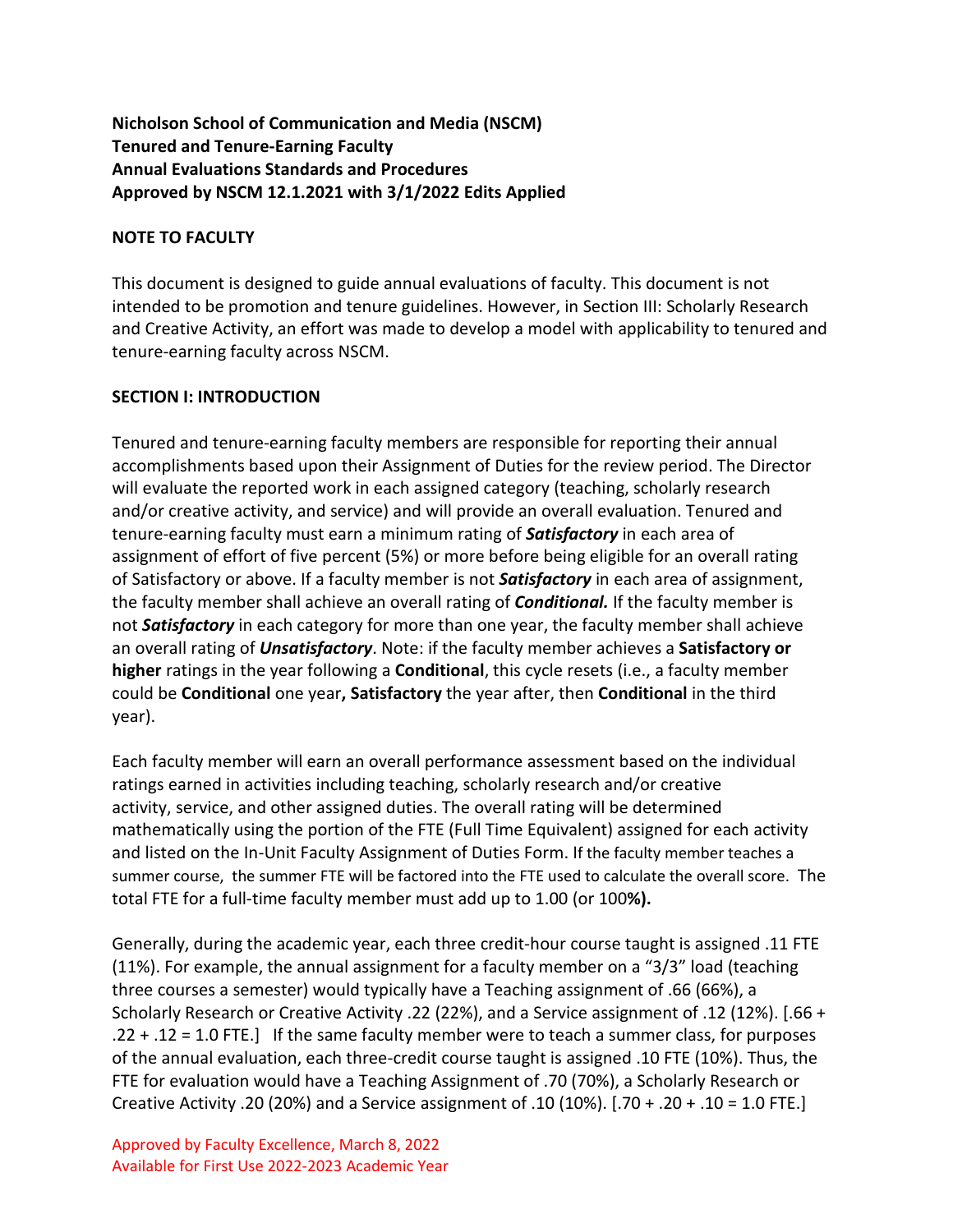It is understood that changing circumstances, such as shifts in teaching assignment, increased service obligations, or new scholarly research or creative activity opportunities, may affect the relative productivity in teaching, scholarly research or creative activity, and service. In such cases, the faculty member and Director should meet as soon as possible before the end of the annual evaluation period to develop a new assignment that more accurately reflects the workload.

\* For purposes of calculating the overall evaluation in a manner that distinguishes among the overall ratings (e.g., **Satisfactory, Above Satisfactory, and Outstanding**), individual category evaluations of teaching, scholarly research and creative activity, and service are assigned the following values: **Outstanding** = 4, **Above Satisfactory** = 3, **Satisfactory** = 2, **Conditional** = 1, **Unsatisfactory** = 0. For example, based on the formula for evaluation, using the previous example, a faculty member on a "3/3 teaching load" who is **Outstanding** in Teaching (.66), **Above Satisfactory** in Scholarly Research and/or Creative Activity (.22), and **Above Satisfactory** in Service (.12) would receive an overall score of 3.66 [(4x.66=2.64) + (3x.22=.66) + (3x.12=.36) = 3.66]. The overall evaluation is assigned according to the table below. The categories of evaluation are weighted according to the Assignment of Duties (see above). The overall evaluation is assigned according to the table below. In the previous example, the faculty member will earn an overall evaluation of **Outstanding.**

| <b>Weighted Total</b> | <b>Overall Evaluation</b> |  |
|-----------------------|---------------------------|--|
| 3.5 and above         | Outstanding               |  |
| $2.5 - 3.49$          | <b>Above Satisfactory</b> |  |
| $1.5 - 2.49$          | Satisfactory              |  |
| $0.5 - 1.49$          | Conditional               |  |
| <b>Below 0.49</b>     | Unsatisfactory            |  |

### Regarding Variations in Assignment

It is recognized that some faculty members may have administrative or other duties that result in variations in their assigned teaching load. The Annual Standards described herein apply to the teaching of as many courses as the faculty member is assigned to teach. In the case of service, the standards for faculty service are the same regardless of their teaching assignment.

#### **SECTION II: TEACHING**

*Teaching includes all classes for which the faculty is Instructor of Record and related class activities and student interactions both inside and outside of the classroom. This category also includes items such as independent studies, directed research, directed readings, thesis and dissertation committees, guest lectures in other classes, team teaching and development and/or revision of course materials or curriculum for future classes.*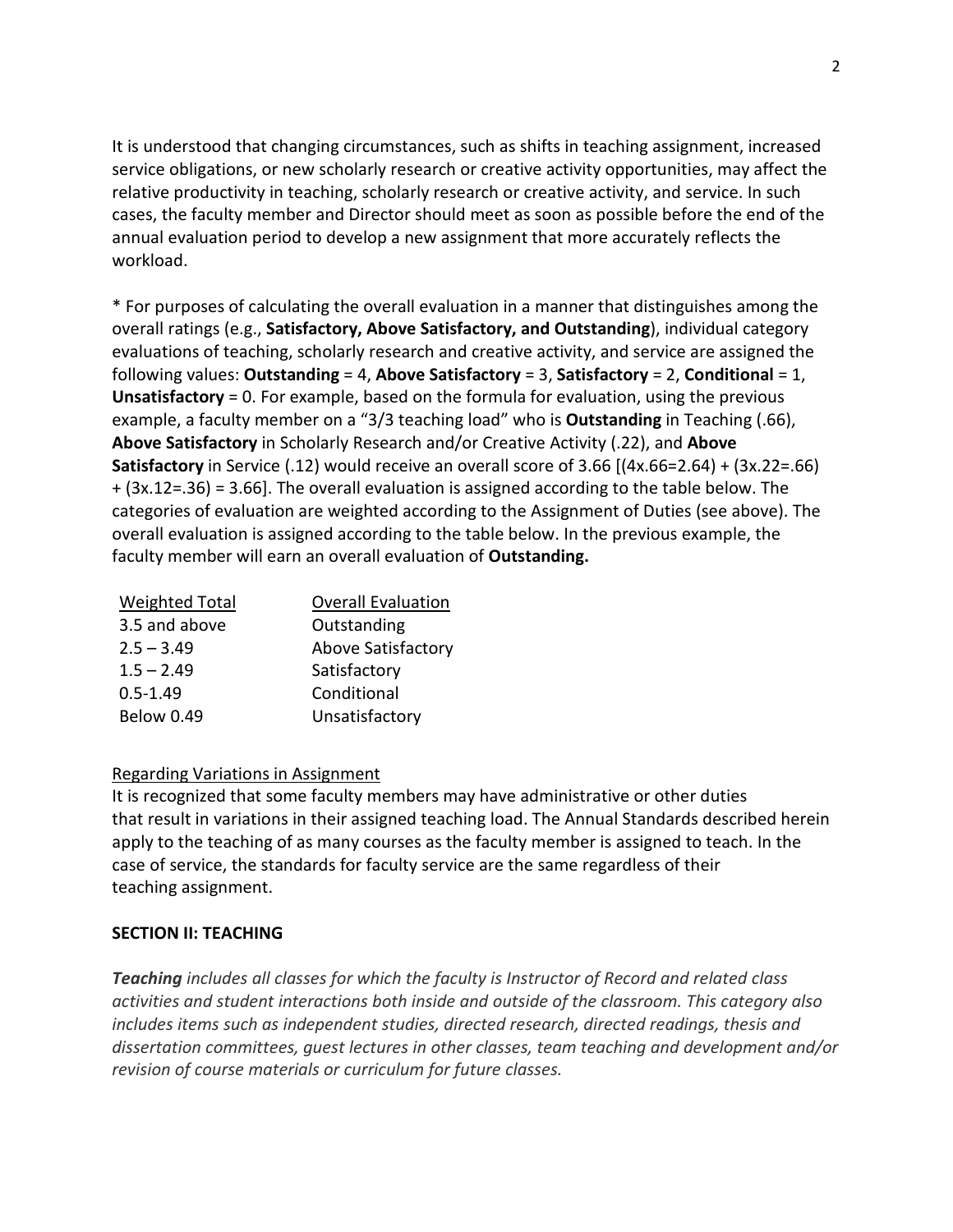## **A: UNSATISFACTORY RATING**

If a faculty member receives a *Conditional* rating (does not meet the overall requirements for *Satisfactory*) for two consecutive years, an *Unsatisfactory* rating will be assigned. In instances where evidence of egregious deficiencies can be documented, an *Unsatisfactory* rating may be given when first identified.

## **B: CONDITIONAL RATING**

A faculty member who does not meet the overall requirements for *Satisfactory* will be marked as *Conditional***.**

# **C. SATISFACTORY RATING**

To achieve a rating of *Satisfactory*, the faculty member must be prepared to teach assigned courses, deliver course content in a manner that is consistent with program objectives and standards, receive course evaluations reflecting acceptable levels of student satisfaction, and follow UCF policies and practices (see notes below). The following 17 items must be met to receive a *Satisfactory* rating.

In order to achieve a rating of **Satisfactory**, the faculty member must satisfy the following criteria for all courses taught:

## Preparation for Teaching

- 1. Submit book orders on time as required by state legislation.
- 2. Prepare a course syllabus that follows the current university guidelines.
- 3. Provide a copy of the syllabus for each class to the appropriate school administrator by the university deadline.
- 4. Possess comprehensive and original knowledge of the subject(s) through FQMS qualification and the proven ability to communicate that knowledge to students.
- 5. Complete university training in a timely manner, as requested (e.g., FERPA, Safe Zone advocacy, diversity initiatives).

### Course Delivery

- 1. Meet classes on a regular basis, as scheduled, and as appropriate to course modality.
- 2. Be available at scheduled office hours.
- 3. Follow syllabi that adhere to the current program guidelines.
- 4. Provide content that aligns with learning objectives and outcomes.
- 5. Reply in a timely fashion to student and supervisor inquiries.
- 6. Provide timely evaluative feedback on student assignments/exams.
- 7. Hold a final exam (or appropriate final project/exercise) during the scheduled final exam period.
- 8. Submit final grades on time.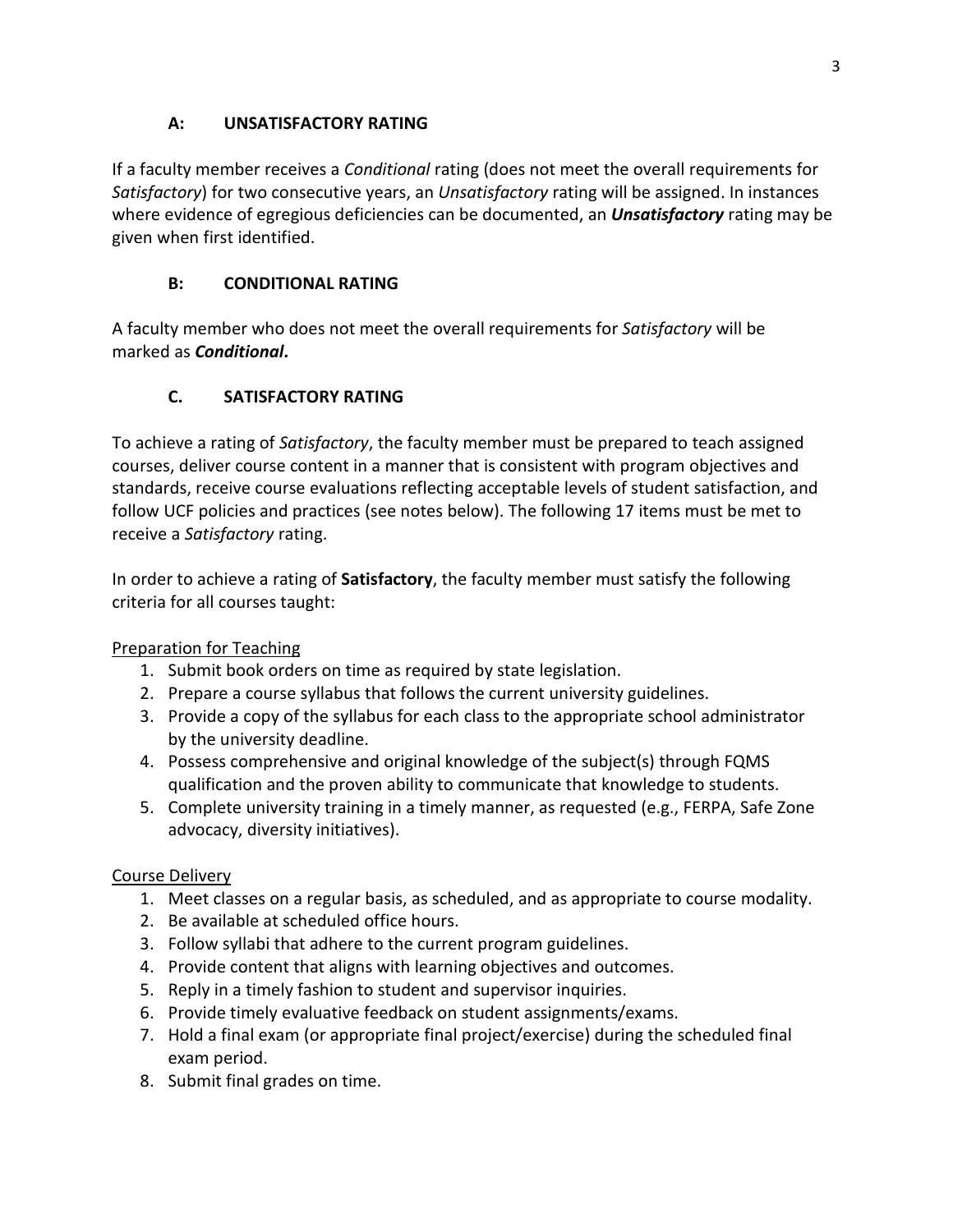9. Give timely notification to supervisor and/or students of anticipated absences and accurately complete the University Leave and Personnel Form (LAPER).

### Course Evaluation

- 1. Demonstrate overall satisfactory performance in the classroom as evidenced by Student Perception of Instruction (SPI). \* See NOTES below.
- 2. Report SPoI ratings of at least 50% in the "Good," "Very Good," and "Excellent" categories collectively (accumulated across all courses taught) in the category "Overall Assessment of Instruction."
- 3. Assess overall teaching effectiveness regarding student knowledge and/or skills gained.

### NOTES:

- 1. If the faculty member does not receive a rating of 50% in the "Good," "Very Good," and "Excellent" categories collectively; then, she/he/they should submit a summary that contextualizes SPoI scores and describe a strategy for improving future SPoI evaluations should be submitted to the Director.
- 2. The following is not an exhaustive list, but may be used to provide context and additional information demonstrating satisfactory performance in the classroom:
	- a. Submit a pre-test/post-test assessment of course objectives.
	- b. Submit a grade distribution for each course.
	- c. Submit a peer evaluation of a course.
- 3. *\*It is important to recognize the aggregate nature of numerical ratings versus the*  individual nature of written comments. If referring to written comments, it is *critical for faculty and the evaluator to use them judiciously and comprehensively (not selectively to reflect a bias one way or the other)*

NARRATIVE TEXT BOX (NTB): For evidence of teaching performance that is not captured through the program used to collect data for annual reports (e.g., Sedona), faculty may provide additional evidence of meeting the above criteria in this space. Faculty members who do not fulfill one or more of the above criteria should provide an explanation of the circumstances regarding any deficiencies.

Provide additional information here:

## **D: ABOVE SATISFACTORY RATING**

To achieve *Above Satisfactory* rating, the faculty member must achieve the criteria required to earn a *Satisfactory* rating and accomplish three or more of the activities outlined below, spanning at least two categories (Preparation for Teaching, Course Delivery, and Course Evaluation). The following list is not rank ordered, equally weighted, or exhaustive:

## Preparation for Teaching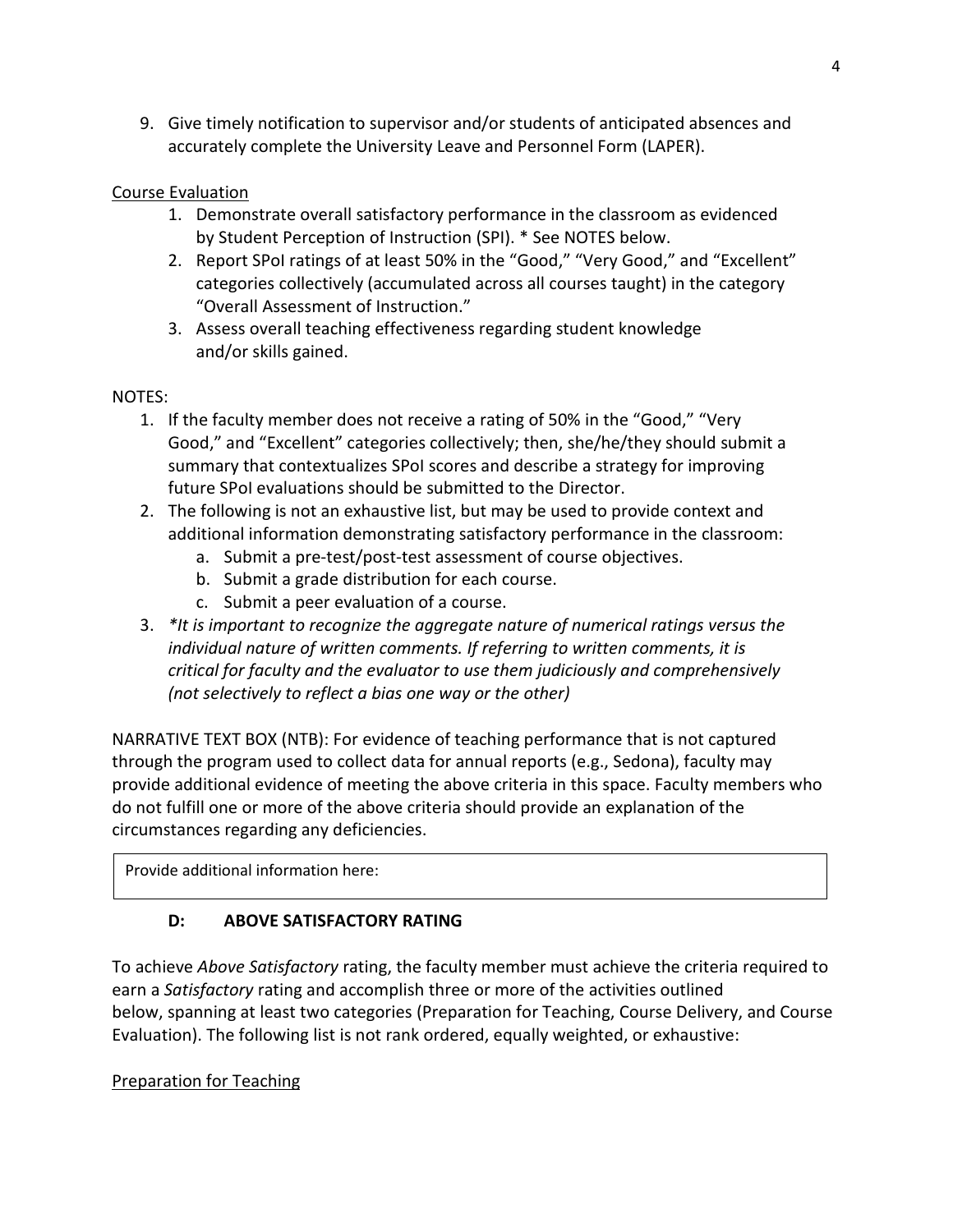- 1. Participate in two short university sponsored teaching-related workshops (e.g., Faculty Center for Teaching and Learning (FCTL) one-hour workshops).
- 2. Engage FCTL/Center for Distributed Learning (CDL) staff in a one-on-one consultation and provide a summary of consultation outcome and goals for course development changes.
- 3. Attend a campus-based multi-day teaching workshop (e.g., FCTL summer conference).
- 4. Attend a professional conference or workshop or continuing education opportunity (fewer than two days) related to the faculty member's area of expertise or teaching assignment.
- 5. Successfully develop and gain approval for a new course.
- 6. Demonstrate how you have met your personal teaching goals.
- 7. Other preparation not included here. Please specify.

Provide context, as needed.

### Course Delivery

- 1. Revise/modify one aspect of a course with documentation noting purpose and scope of changes.
- 2. Mentor a student through any UCF recognized undergraduate research initiative (e.g., RAMP, SMART, or McNair) with an identified deliverable.
- 3. Supervise directed undergraduate or graduate research, creative or professional project that results in an identifiable deliverable. (May be counted more than once.)
- 4. Serve as a committee member for an Honors Undergraduate Thesis Honors in the Major student who has successfully completed an undergraduate thesis. (May be counted more than once.)
- 5. Serve as a committee member for one M.A./M.F.A./Ph.D theses/ dissertations/projects during current evaluation period. (May be counted more than once.)
- 6. Evaluate student performance with an advanced level of rigor (for example, providing oral and/or written critique) that is appropriate to the curriculum.
- 7. Serve on graduate review board or program exam committee for graduate student.
- 8. Develop and guide/coach/direct students in a class that presents its work in a campus or community setting or who present their work through off-campus media such as:
	- a. Debate or other speech presentation
	- b. Newspaper/Radio/TV activities
	- c. Film screenings or film festivals
	- d. Present course-related work to representatives of a campus, community, or non-profit organization.
	- e. Class "client" activities/Client-driven projects
	- f. Gallery or museum exhibition
- 8. Engage students in one or more university approved service-learning activities.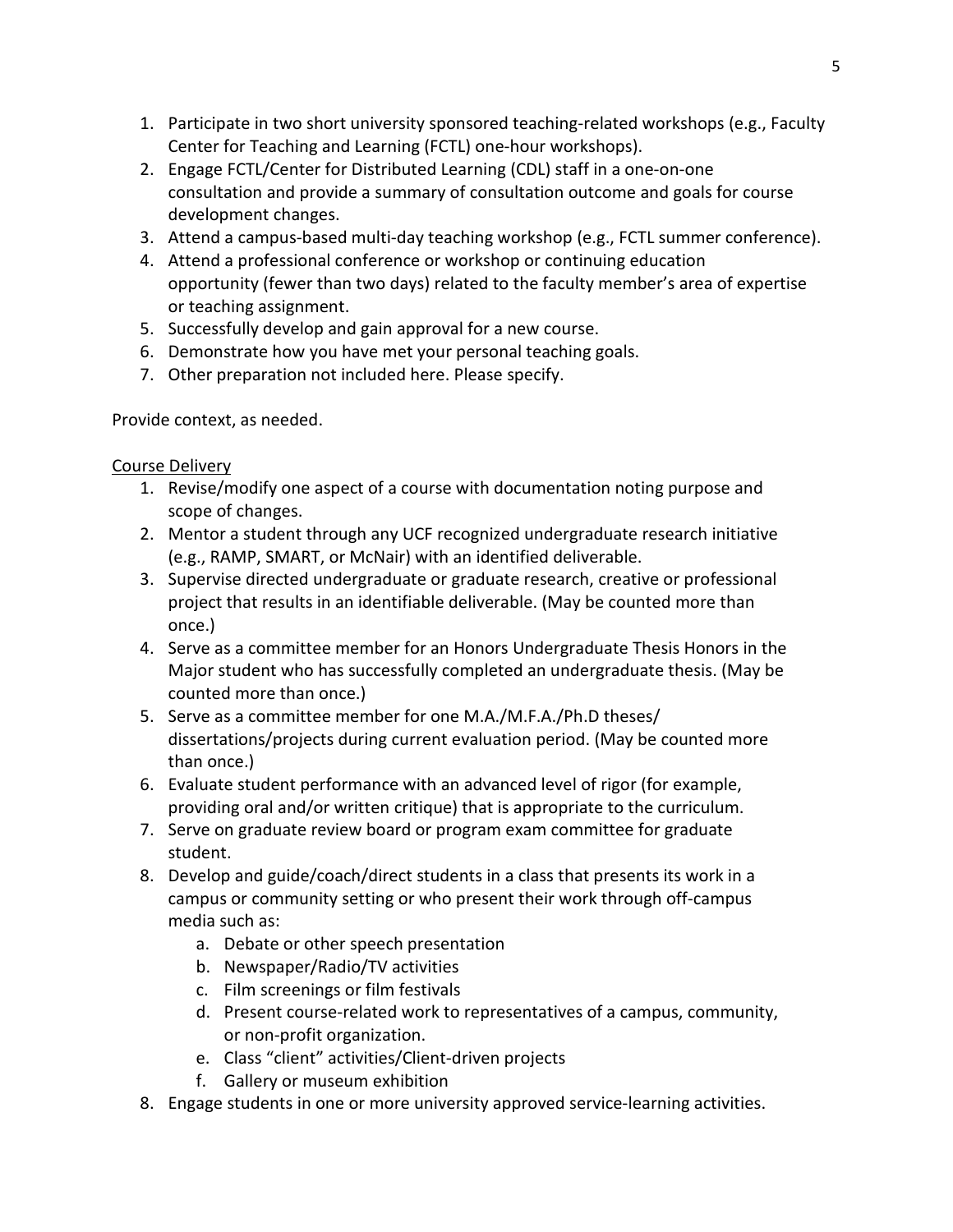- 9. Present course-related work to representatives of a campus, community, or non-profit organization.
- 10. Guide students on a school sponsored fieldtrip to an off-campus discipline-related setting.
- 11. Assist students outside the classroom through game and web development or other performances or scholarly/creative presentations; developing and operating a student organization; developing client-driven projects; or other related activities.
- 12. Teach an established course for the first time as a new preparation.
- 13. Substantially revise an existing course (e.g., Transitioning face-to-face [F2F] to online).
- 14. Modify instructional design to accommodate adding students (with administrative approval and within safety guidelines) above course caps established by program area while maintaining quality of instruction (e.g., use of SPoI ratings, reach course objectives, use of innovative techniques, and other measures of quality).
- 15. Play a significant role in developing, maintaining, and/or upgrading a classroom, studio, laboratory, or academic display venue.
- 16. Write, or substantially contribute to, the writing of a successful application for the purchase of equipment needed for a UCF classroom or lab.
- 17. Mentor a student in a discipline-related activity outside of classroom instruction.
- 18. Deliver comprehensive guest lecture or learning session for a colleague's class or other UCF unit, or other invited lecture to an external academic institution (with approval).
- 19. Teach (individually) a large course (as defined by the norms of the faculty member's primary program area) as Instructor of Record.
- 20. Organize an instructional effort outside the classroom that serves the program area, School, or UCF (e.g., student workshops or summits, educational student trips, lead effort on student exhibitions or competitions, organization and management of cocurricular tournaments or competitions).
- 21. Perform other noteworthy teaching activity that is not listed. Please specify.

Provide context, as needed.

Course Evaluation

- 1. Demonstrate satisfactory performance in the classroom as evidenced by Student Perception of Instruction (SPI). \* See NOTES below.
- 2. Receive (SPI) ratings of at least 50% in the "Very Good," and "Excellent" categories for both semesters (i.e., not an average) in the category "Overall Assessment of Instruction" on the "Instructor Summary" page.
- 3. Receive a favorable peer review evaluation conducted by FCTL or NSCM faculty/ administration.
- 4. Assess teaching effectiveness regarding improvement in critical thinking in a course that may be used for program assessment.
- 5. Achieve the personal teaching goals identified for the academic year.
- 6. Provide compelling evidence (see below) of significant teaching effectiveness and rigor.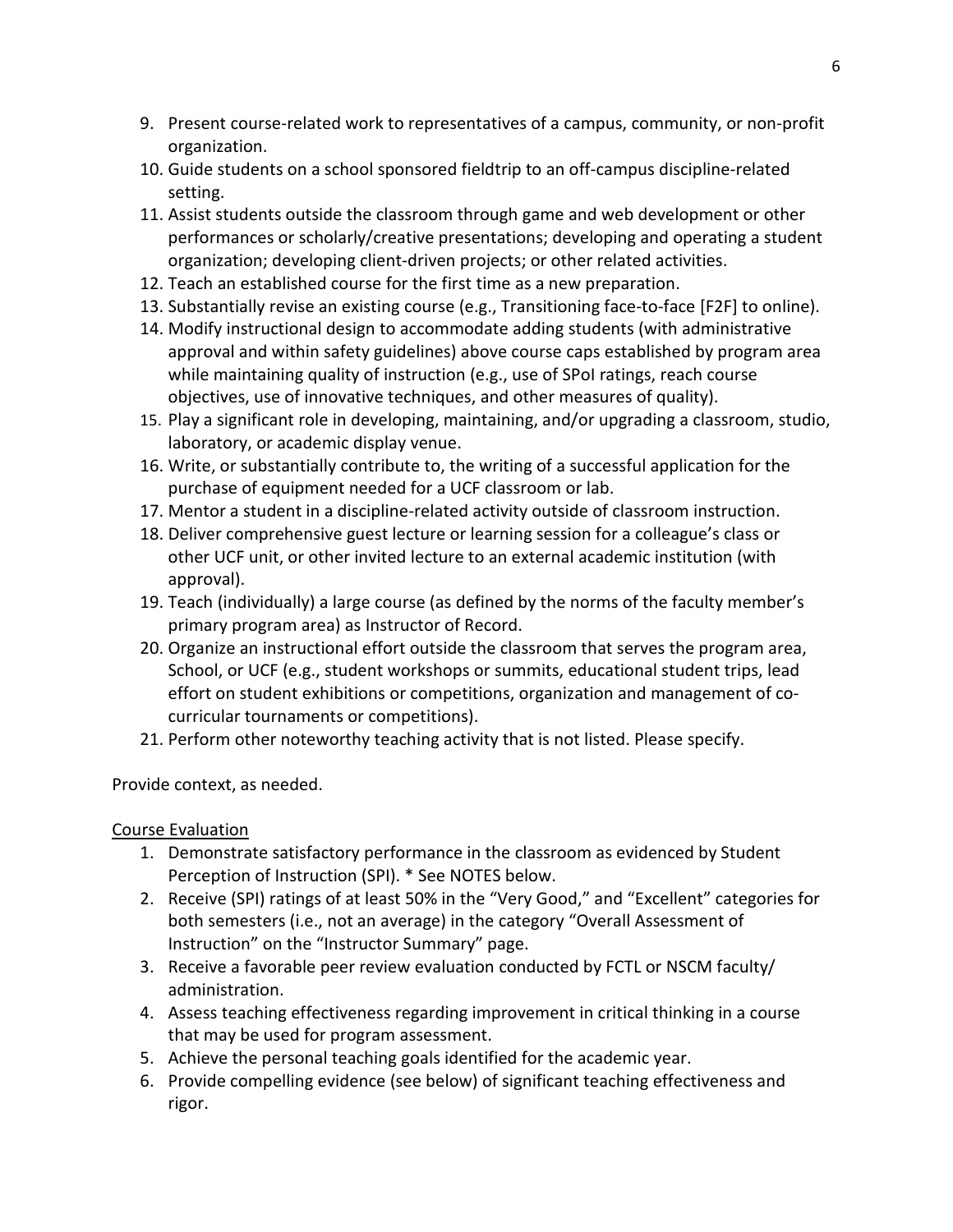7. Other - Perform some other noteworthy teaching activity that is not listed. Please specify.

Provide context, as needed.

NOTES:

1. *\*It is important to recognize the aggregate nature of numerical ratings versus the individual nature of written comments. If referring to written comments, it is critical for faculty and the evaluator to use them judiciously and comprehensively (and not used selectively to reflect a bias one way or the other).*

NARRATIVE TEXT BOX (NTB): For evidence not provided through Sedona, faculty should provide evidence of meeting the above criteria in this space. Faculty members who do not fulfill one or more of the above criteria should provide an explanation of the circumstances regarding any deficiencies.

Provide additional information here:

### **E: OUTSTANDING RATING**

It is presumed that to receive an *Outstanding,* the requirements for Satisfactory and Above Satisfactory will have been met. To achieve a rating of Outstanding, faculty must either complete TWO additional activities from Above Satisfactory; or ONE option from the activities listed in Outstanding.

### Preparation for Teaching

- 1. Participate in a campus-based multi-day teaching workshop (e.g., FCTL summer conference).
- 2. Complete the research to author a textbook, textbook chapter, or scholarly publication related to teaching.
- 3. Play a leadership role in a local, regional, national, or international teaching and learning conference and/or organization.
- 4. Secure external grant greater than \$5,000 for the preparation of instructional materials (grants in the Scholarship of Teaching and Learning [SoTL] area count under research; technology fee proposals count under service).
- 5. Author an article focusing on teaching practices that is published in a university, local, regional, or national publication.
- 6. Develop course materials that ensure that sources include representation across cultural identities.
- 7. Perform other preparation activities not included here. Please specify.

Provide context, as needed.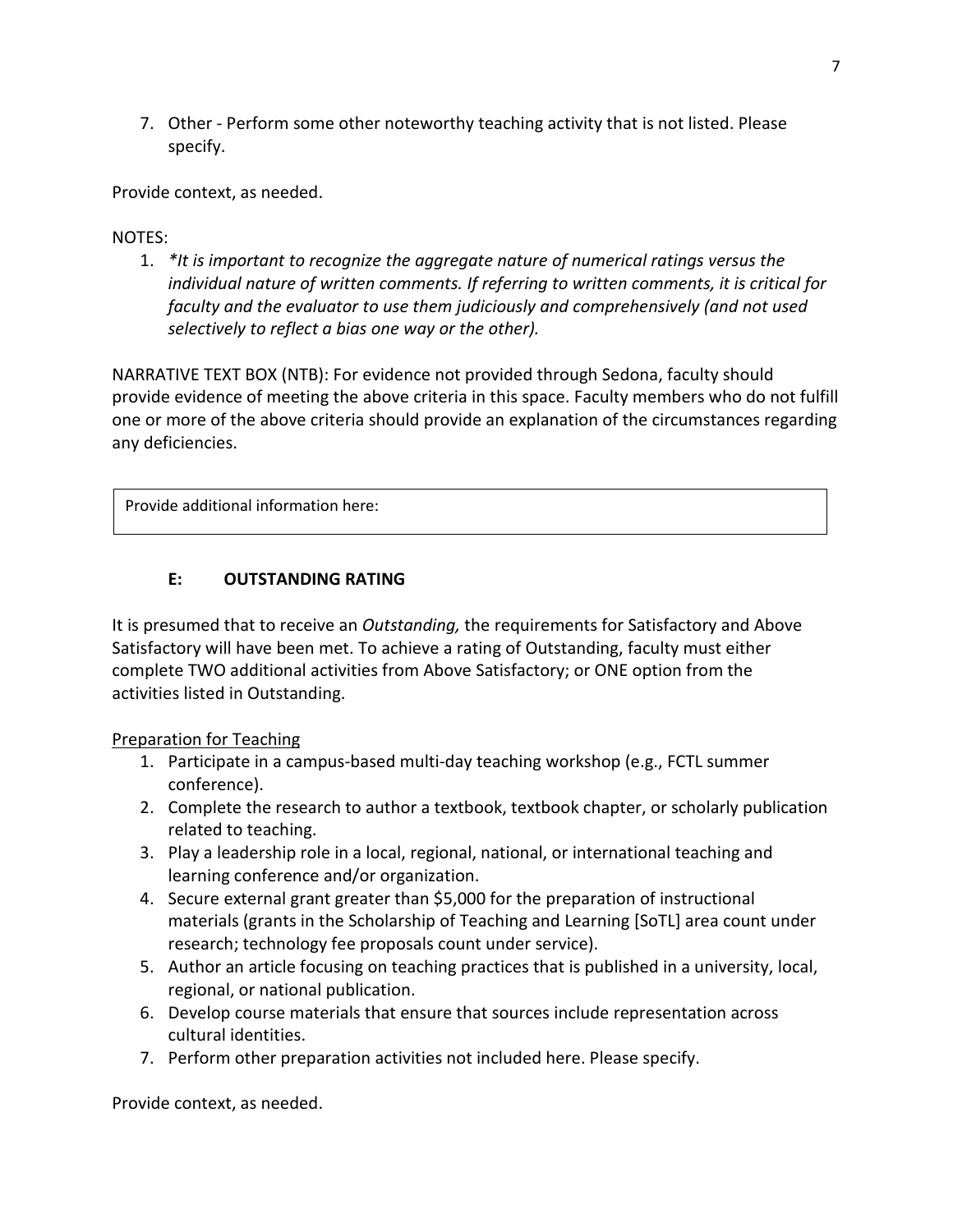#### Course Delivery

- 1. Supervise a graduate dissertation/thesis/project or Honors Undergraduate Thesis project to completion (may be used more than once). If work extends over multiple years, provide context (see below).
- 2. Demonstrate through instructional assignment the application of an innovative teaching technique.
- 3. Guide students who present their work in a regional or national setting or who present their work through regional or national media.
- 4. Engage students in a regional initiative related to the course objectives involving a significant community challenge (e.g., hunger, homelessness, quality of life, public health, diversity and inclusivity).
- 5. Organize a co-curricular or instructional effort outside the classroom that serves the school, college, or university (e.g., student workshops or summits; educational student trips; student exhibitions or competitions; co-curricular tournaments or competitions).
- 6. Lead/organize a visiting speaker/artist series for the program area, school, or university.
- 7. Develop and deliver a UCF approved service-learning course.
- 8. Deliver an *approved* course that is new to the curriculum.
- 9. Incorporate culturally centered or inclusive teaching practices.
- 10. Perform other activities demonstrating outstanding course delivery not included here. Please specify.

Provide context, as needed.

### Course Evaluation

- 1. Receive external recognition of outstanding student performance that resulted from work in the faculty member's course.
- 2. Receive student evaluations (SPoIs) of overall teaching effectiveness that exceed the NSCM norms. \* See NOTES below.
- 3. Demonstrate satisfactory performance in the classroom as evidenced by Student Perception of Instruction (SPoI) Reports ratings of at least 70% in the "Very Good," and "Excellent" categories for both semesters (i.e., not an average) in the category "Overall Assessment of Instruction" on the "Instructor Summary" page.
- 4. Provide compelling evidence of significant teaching effectiveness through ongoing, distinctive achievements of students in the discipline (e.g., student awards from material generated in the faculty member's classes, outstanding graduate school acceptance rates, and/or comparable entry-level professional positions for students directly supervised by the faculty).
- 5. Receive regional or national recognition for teaching excellence or curriculum development, receives a TIP award or other UCF recognition and/or other kinds of formal recognition for teaching (e.g., Fulbright Fellowship, invitation to teach at another institution).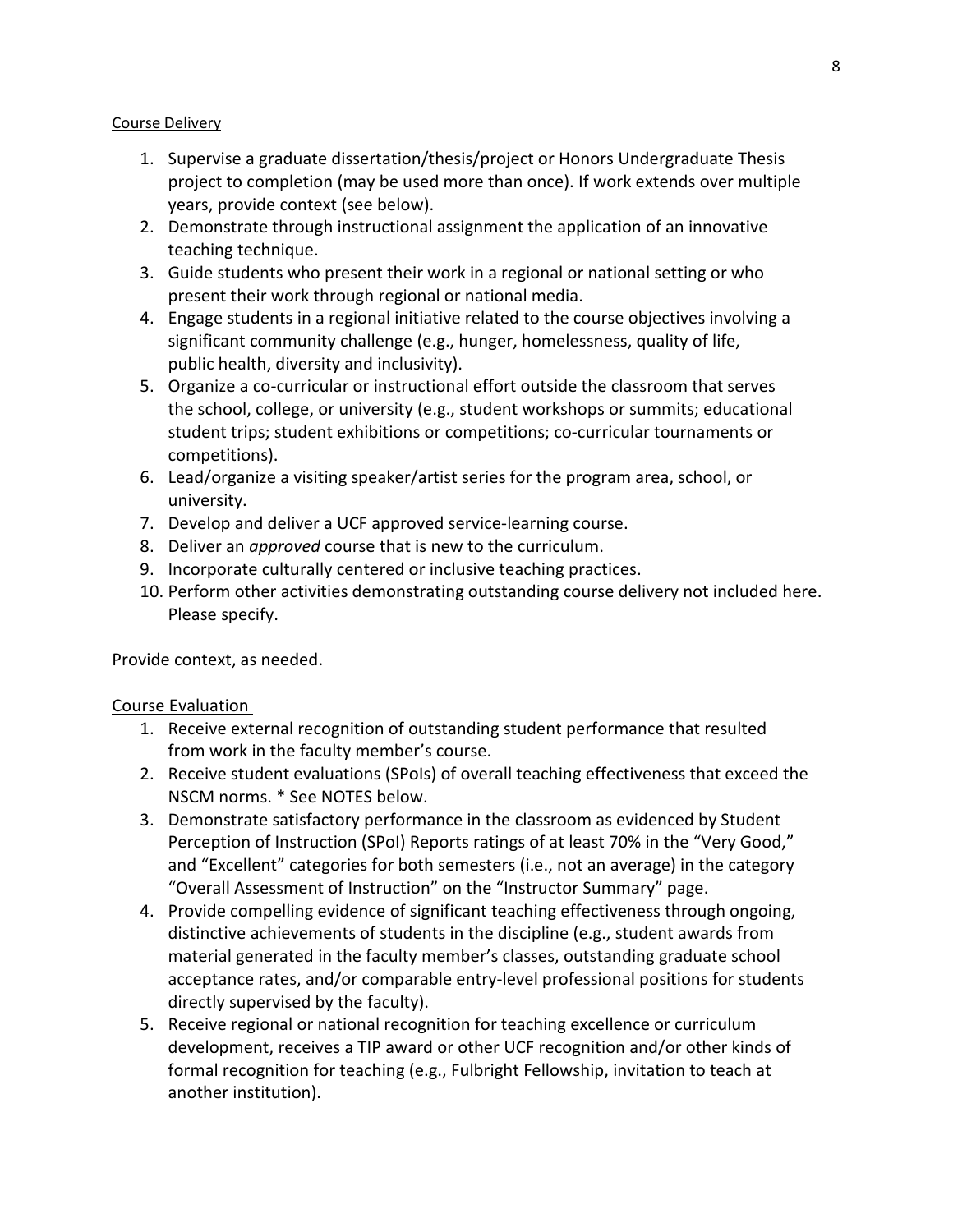- 6. Perform a leadership role in teaching and learning academic functions, events, and activities at the school, college, university, or professional level.
- 7. Demonstrate leadership in the field through authoring a textbook, with evidence of external adoption and use.
- 8. Receive university course recognition (e.g., high impact designation, research intensive designation, quality blended designation).
- 9. Other Perform some other noteworthy teaching activity that is not listed. Please specify.

Provide context, as needed.

NOTES:

1. It is important to recognize the aggregate nature of numerical ratings versus the individual nature of written comments. If referring to written comments, it is critical for faculty and the evaluator to use them judiciously and comprehensively (and not used selectively to reflect a bias one way or the other.)

NARRATIVE TEXT BOX (NTB): For evidence not provided through Sedona, faculty should provide evidence of meeting the above criteria in this space. Faculty members who do not fulfill one or more of the above criteria should provide an explanation of the circumstances regarding any deficiencies.

**Provide additional information here:** 

### **SECTION III. SCHOLARLY RESEARCH AND CREATIVE ACTIVITY**

NOTE: This section provides the basis for the annual evaluation of faculty activity and does not represent NSCM's promotion and tenure guidelines.

## **A. Overall Rating of Scholarly Research and Creative Activity**

A faculty member's scholarly research and creative activity are evaluated using the following categories: Unsatisfactory, Conditional, Satisfactory, Above Satisfactory, or Outstanding. Ratings of Satisfactory, Above Satisfactory, and Outstanding are calculated using the table below. The table factors a faculty member's scholarly research FTE into their expected scholarly research outcomes. The table is not cumulative. A faculty member needs only meet all the requirements in the box matching their FTE to earn that ranking. While all steps of the creative and scholarly research processes are important, higher evaluations are awarded to results.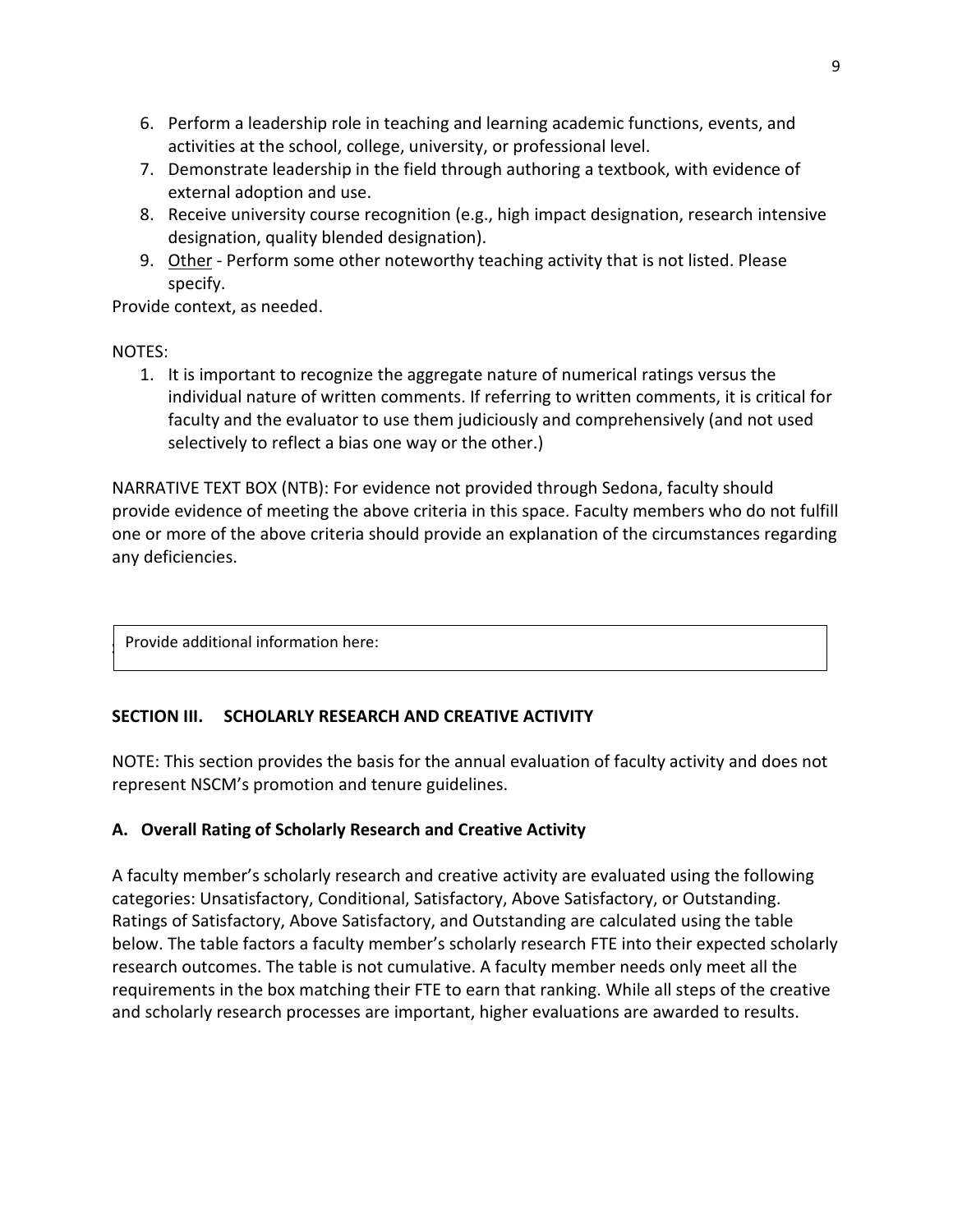## **1. UNSATISFACTORY RATING**

If a faculty member receives a *Conditional* rating for two consecutive years, an *Unsatisfactory* rating will be assigned. In instances where evidence of egregious deficiencies can be documented, an *Unsatisfactory* rating may be given when first identified. Examples of an egregious offense could include research misconduct, or the intentional and overt undermining of research activities or the ability of another faculty member to complete their scholarly research or creative activity.

## **2. CONDITIONAL RATING**

A faculty member who does not meet the overall requirements for *Satisfactory* will be marked as *Conditional***.**

# **3. SATISFACTORY, ABOVE SATISFACTORY, OUTSTANDING RATING**

The table provides the requirements at each level of FTE assigned to scholarly research or creative activity. The elements identified as ideaphoria, production, and dissemination are defined and explained in the following sections.

| <b>RESEARCH ASSIGNMENT 0.06 to 0.11 FTE</b><br>$\rightarrow$ |                        | 0.22 FTE                                   | $0.33 + FTE$               |
|--------------------------------------------------------------|------------------------|--------------------------------------------|----------------------------|
| RATING (Below)                                               |                        |                                            |                            |
| <b>SATISFACTORY</b>                                          |                        | Complete at least one Complete two or more | Complete at least one      |
|                                                              | <b>IDEAPHORIA item</b> | <b>IDEAPHORIA items</b>                    | <b>PRODUCTION item</b>     |
| <b>ABOVE SATISFACTORY</b>                                    | Complete two or        | Complete one or more                       | Complete two or more       |
|                                                              | more IDEAPHORIA        | <b>PRODUCTION items</b>                    | <b>PRODUCTION items or</b> |
|                                                              | items                  |                                            | at least one               |
|                                                              |                        |                                            | DISSEMINATION item         |
| <b>OUTSTANDING</b>                                           | Complete one or        | Complete two or more Complete at least one |                            |
|                                                              | more PRODUCTION        | <b>PRODUCTION</b> items or                 | <b>PRODUCTION</b> item and |
|                                                              | items                  | at least one                               | two or more                |
|                                                              |                        | DISSEMINATION item                         | <b>DISSEMINATION items</b> |

At all levels, faculty will also have the opportunity to provide context and supporting information if their work is not fully captured in this document. In all cases, faculty should expect to provide justification and context for the quality, significance, and impact of the work that is being assessed.

The following sections provide the overall criteria for categories of accomplishment pursued by faculty, the general characteristics of scholarly research and creative activity, and specific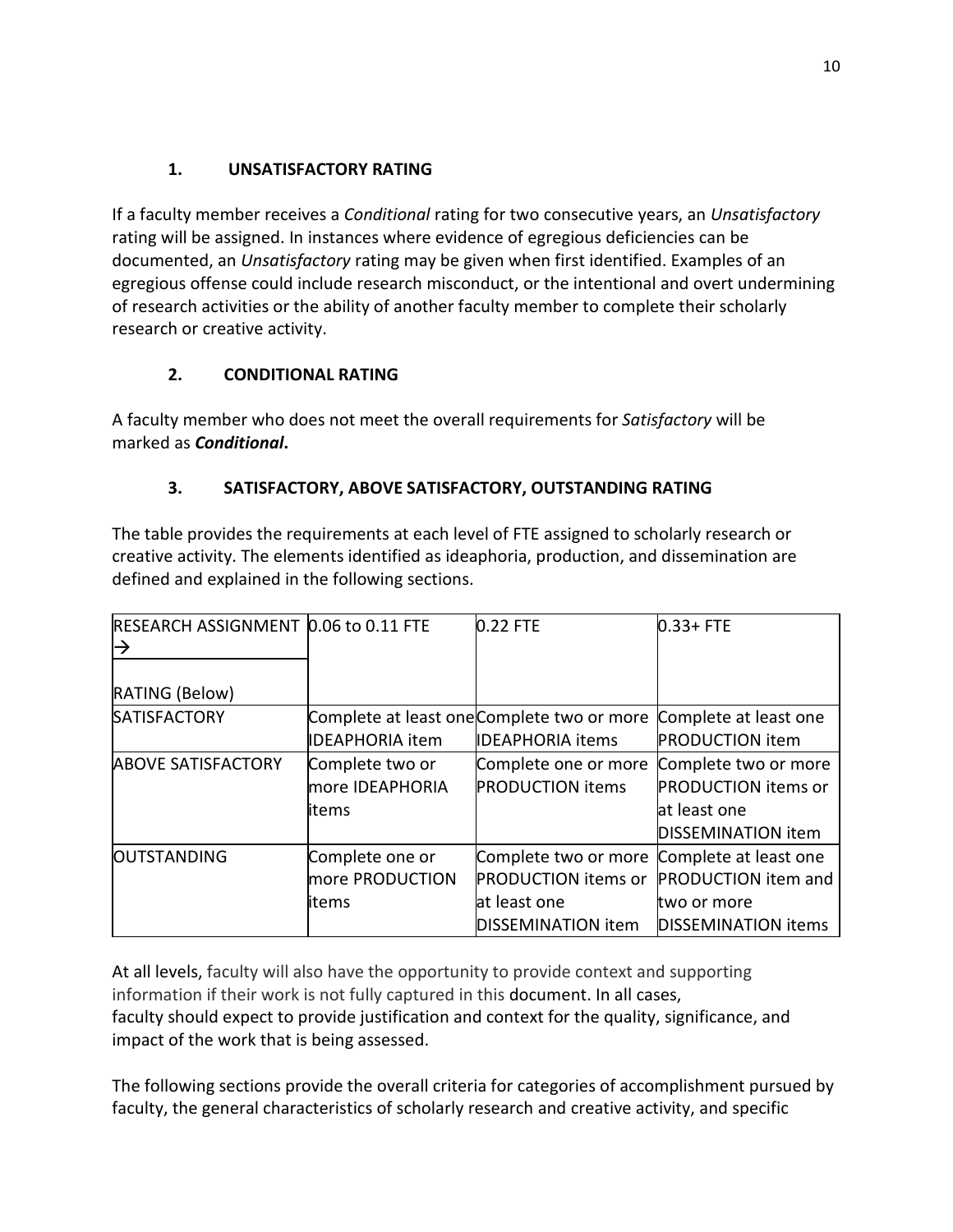evaluation criteria for scholarly research and creative activity in the areas of ideaphoria, production, and dissemination for communication, film and mass media, and games and interactive media.

## **B. Overall Criteria for Categories of Scholarly Research and Creative Activity**

In recognition of the various academic programs in NSCM, and the diversity of experimentation involved in pursuit of new knowledge; scholarly research, creative activity, and client-driven projects may be specialized and/or evolve into interdisciplinary or collaborative activities that bridge traditional disciplines. Therefore, if part of the assignment of duties on the Faculty Activity Report for a faculty member of any rank includes a scholarly research or creative activity assignment, the evaluator and the faculty member will refer to the appropriate criteria to determine the annual performance rating for this review cycle. It is the responsibility of the faculty member to be able to furnish evidence to verify all listed activities, upon request.

The expectation for scholarly research and creative activities is that such efforts should lead to formal public presentation related to one's professional and/or academic activities. Publication and public exhibition may include any venue that is refereed, juried, mediated, by special invitation, or meets the accepted professional standard within the discipline, or industry. Scholarship and creative work must be disseminated publicly and evaluated by experts in the field.

The evaluation of scholarly research and creative activities will be judged on a basis commensurate with the quality of the work's achievement as related to the candidate's discipline. While there may be exceptions, generally, when evaluating the quality of scholarly research and creative work, and in consideration of the university's goal of community engagement, NSCM ranks activities based on a venue's audience, not its location, accordingly:

- a. Generally, international would be regarded as more prestigious than national, national more than regional, regional more than local; and,
- b. Scholarly research and creative activities in support of UCF's educational goals (e.g., diversity and inclusion) may be ranked as equal to international, even if the audience is local or regional, such as projects driven by university-sponsored grants, initiatives, or community engagement activities.

NSCM also considers the level of competitiveness and other measures that are detailed later in the document to help determine the quality of scholarly research and creative work.

- a. Publishing houses, journals, festivals, galleries, museums, and conferences with worldclass reputations that have been in continuous operation for more than a decade which have exceedingly low, peer-reviewed acceptance rates (single digits); select from an international applicant pool; and attract international sponsorship, judges, speakers and audience rank more highly than the following entities.
- b. Publishing houses, journals, festivals, galleries, museums, and conferences that have been in operation from three to ten or more years, which have low, peer-reviewed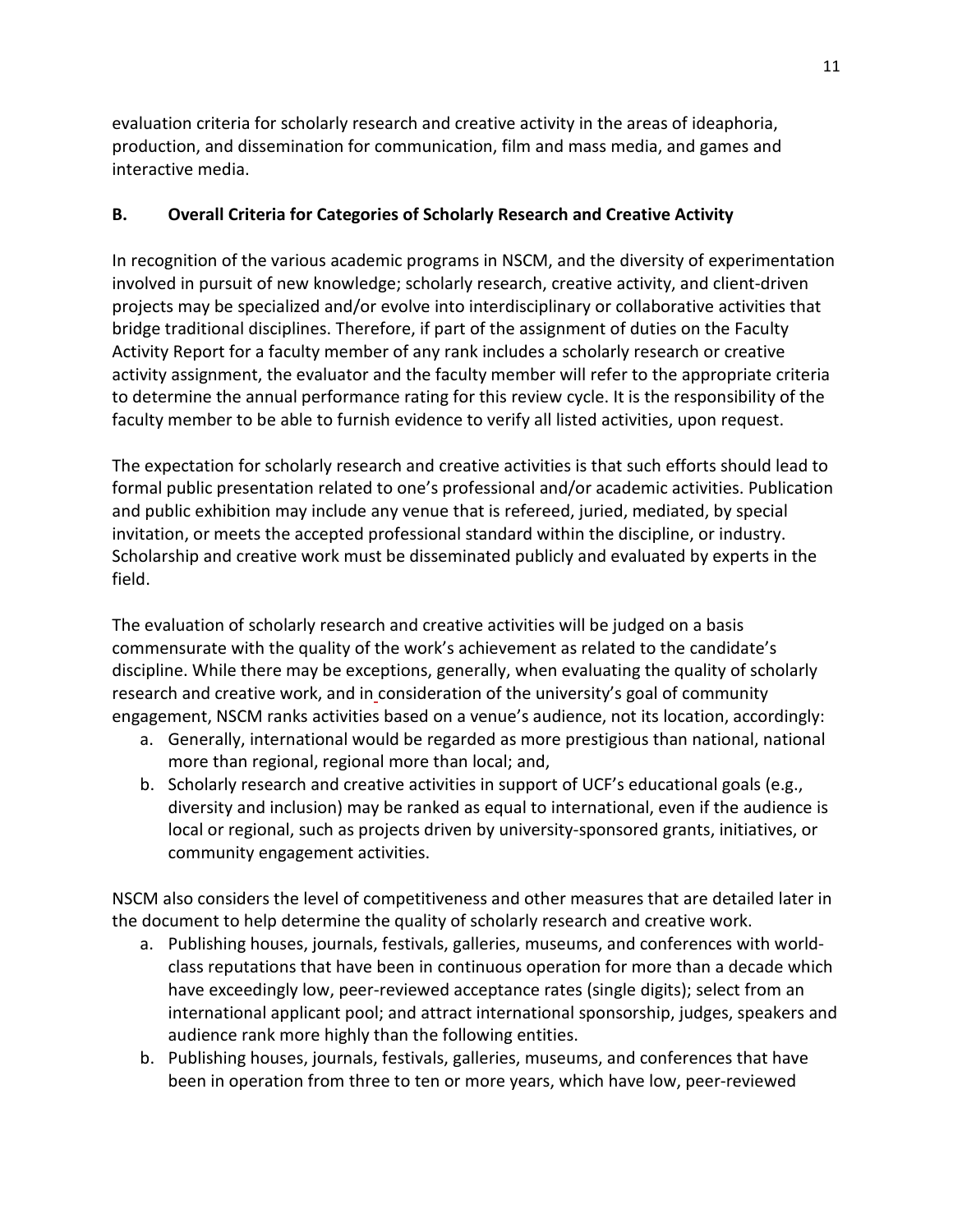acceptance rates (35% or less); and draw from an international applicant pool and attract national sponsorship/ speakers rank more highly than the following entities.

c. New publishing houses, journals, festivals, galleries, museums, and conferences that have been in operation for fewer than three years. These venues may have moderate acceptance rates (greater than 35%), may only draw from a local applicant pool, and attract local sponsorship and/or audience.

Listed below are examples of the various types of scholarly research and creative activities that might designate distinction in NSCM. The following identifies kinds of scholarly research activities and creative activities that may be declared in the annual evaluation. Scholarly research or creative activities may involve forms of recognition that demonstrate the quality or importance of the work. The activities listed within each of the bulleted items, where a level of activity is delineated, are considered according to institutional standards of accepted levels of adjudication, audiences reached, and established venues. It is the responsibility of the candidate to substantiate all claims with clear and compelling evidence.

- a. Contributes to the field through publications and conference presentations of scholarly research or creative work at the local, statewide, regional, national, and international level.
- b. Disseminates work in local, regional, national, or international museum or gallery exhibitions of creative work at the solo, juried, or invited level.
- c. Contributes to the field through presentations of scholarly research or creative work in film screenings at the local, statewide, regional, national, and international level.
- d. Shows sustained evidence of significant *completed* scholarly research and creative works, authoring or editing a scholarly book, authoring or editing peer-reviewed articles where the publishers thereof are well-established and respected in the field, editing or publishing in catalogs, and/or museum entries for major institutions, authoring reviews of esteemed discipline relative publications.
- e. Documents consistent evidence of notable *progress* toward scholarly research and creative work, publication of a book or journal article, grant applications, development of a chapter or essay within an edited text, or editing a text, publication of a catalog or museum entry, publishing reviews of discipline relative publications, or designing a new game, artwork, or application.
- f. Participates actively in the curation or creation of national or international exhibitions, and presentation of scholarly research on panels and as invited speaker or adjudicator at the national and international level, etc. at the local, statewide, regional, national, and/or international level.
- g. Distributes or otherwise disseminates completed creative work (not self-published) through film and electronic media channels including but not limited to broadcast, cable, streaming, VOD, DVD, digital distribution services, etc.
- h. Earns awards for scholarship or creative work at the local, statewide, regional, national and/or international level.
- i. Receives grants, fellowships, residencies, or published reviews at the local, statewide, regional, national and/or international level.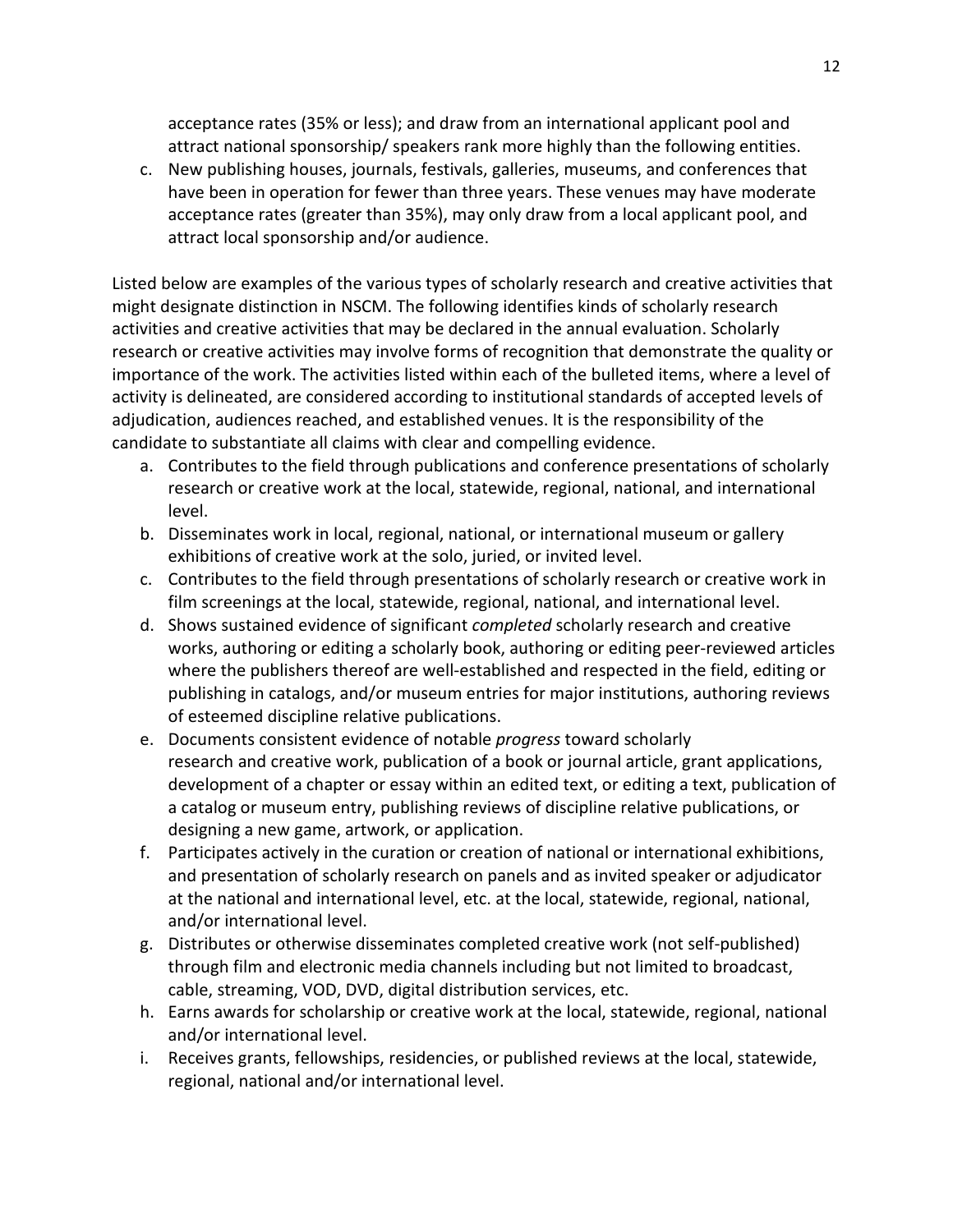- j. Submits proposals for extramural funded grants or investor funding at the local, statewide, regional, national and/or international level.
- k. Learns and uses new or unique technology or software related to creative work or scholarly research outcomes.
- l. Receives a UCF scholarly Research Incentive Award (RIA), UCF Excellence in Research Award, or other recognition of research quality (e.g., Reach for the Stars Award, Pegasus Professor, Luminary Award, Scroll & Quill Society).

## **C. Statement of General Scholarly Research and Creative Activity**

NSCM is a large, collaborative collection of diverse faculty members within diverse disciplines. At the same time, NSCM encourages interdisciplinary scholarly work, both scholarly researchbased and creative. In recognition of the various components of the NSCM, and the many areas of expertise, a candidate's scholarly research and/or creative endeavors should relate to each individual's specific focus. For example, this could be publishing case studies, designing new games, producing film or television programs, writing history or theory, studying effects and impacts of various media, designing new disciplinary instructional techniques, or examining any variety of communication and media tools and outlets. While an area of expertise is generally desired for each member of the School, faculty members are also encouraged to expand their skills and areas of concentration, often through collaborative work with other faculty.

Although all areas within the school adhere to the general standards set forth in this document (i.e., rigor, significance, impact), it is valuable and instructive to point out some areas where there are slight differences in how scholarly work is to be evaluated. For example, film and game work can sometimes take multiple years to complete, while some quantitative scholarly research projects might take a few months. In addition, the significance of collaborative work in some areas of mass media are perceived differently than in others; in communication social science scholarly research, first authorship is considered more prestigious than second or third, whereas in film and game work, collaboration is awarded equal credit. It should be noted that while these differences are defined here within specific programs, they are to be applied across the School's faculty evaluations. Faculty should indicate how their individual records should be interpreted by those not familiar with their discipline. Faculty also should note that because some faculty engage in scholarly research activity *and* creative activity, their reports may include both. Scholarly research or creative activities may involve forms of recognition that demonstrate the quality or importance of the work. "Other" categories are included to allow faculty to make a case for the placement of their scholarly research and creative activity.

The proportional credit for dollar amounts among Principal Investigators (PI) and Co-PIs for grants funded is negotiated and specified on the Office of Research (ORC) cover sheet and must be provided in the faculty member's Annual Report.

### **D. General Disciplinary Approaches and Variations Guiding Evaluation**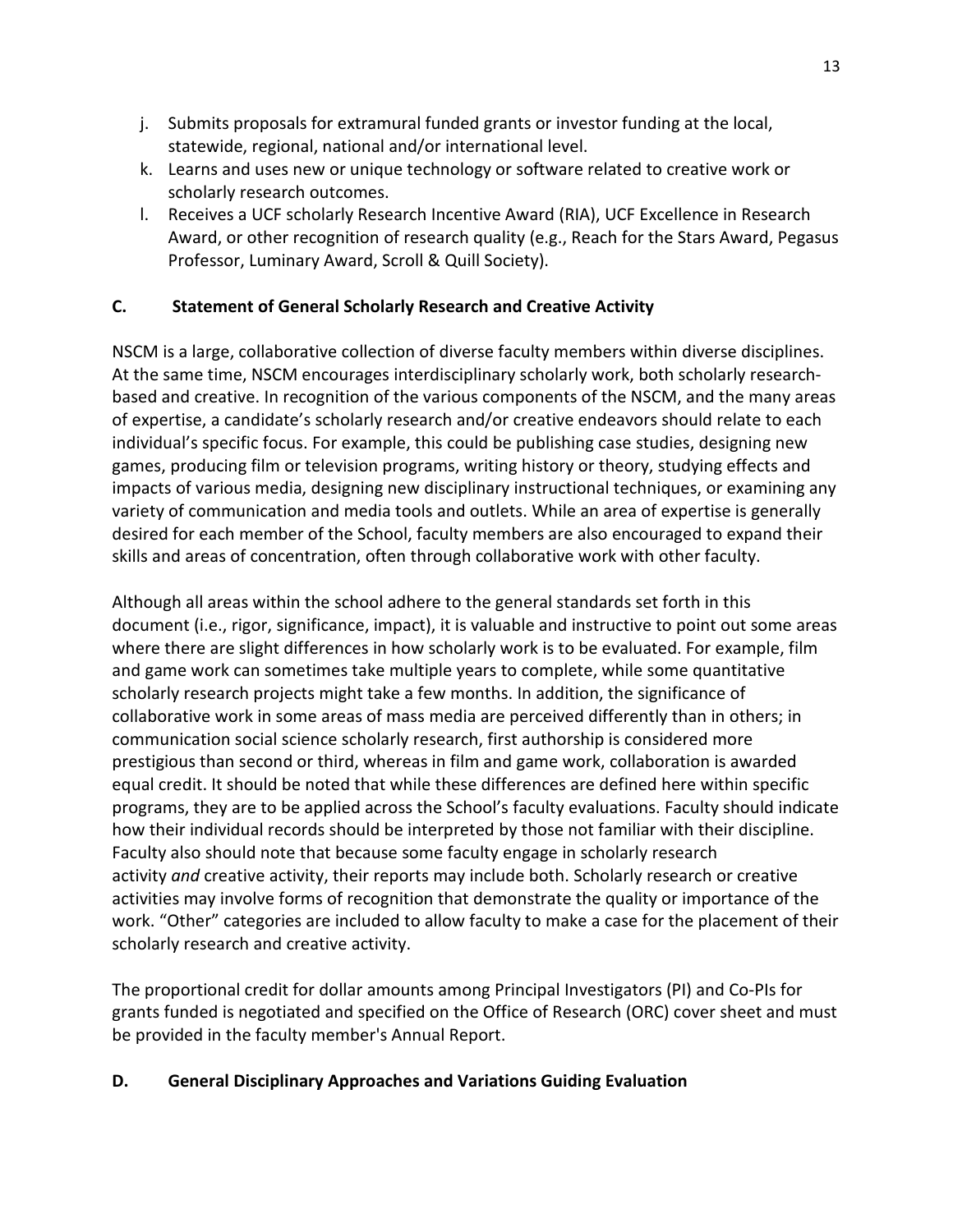In cases of interdisciplinary collaboration, researchers should mutually agree upon the division of credit for their work and refer to the SECTION below corresponding to the primary dissemination discipline. The dissemination outlet/venue should guide the evaluative approach. Because Nicholson School of Communication includes three primary program areas, the following SECTIONs delineate the general approach to be used by the evaluator when considering individual faculty efforts.

## **1. Communication Program Area**

Generally, solo authorship is highly regarded, as is joint authorship. Collaboration is common, particularly for those faculty who have established research teams or secured funding for their research. In cases of joint authorship, author order may denote levels of contribution that have been mutually agreed upon by the co-authors, with being first author viewed as the lead scholar on the study. However, this is not always the case, and faculty are responsible for providing context, when necessary.

Applied scholarly research (i.e., scholarly research that leads to change in practice) is regarded as equally important as academic scholarly research (i.e., scholarly research that helps shape theory).

ISI designation and impact factors (e.g., peer review, acceptance rate, visibility/ significance of outlet, audience, or venue, reach of presentation or publication, etc.) commonly are indicators of significance of scholarly research.

# **2. Film and Mass Media Program Area**

Generally, in creative activity, the faculty member will identify the primary role played in the creation of the project when reporting. Creative works in film area often take two or more years to complete and disseminate. Therefore, evaluators should not expect adjudicated work on an annual basis. For example, a film faculty member might have only one or two projects that have received impactful national recognition within a multi-year time frame. Accordingly, it is important for the faculty member to clarify what role they played on a particular project.

Unlike papers and books, creative works may be exhibited at multiple different locations over time. Typically, after 5 years works are no longer considered new, but revision of an existing work for further exhibition or distribution may increase its impact or significance. For example, a film that is exhibited for 1-2 years in film festivals may then be revised for national or international distribution on an electronic media channel such as broadcast or streaming.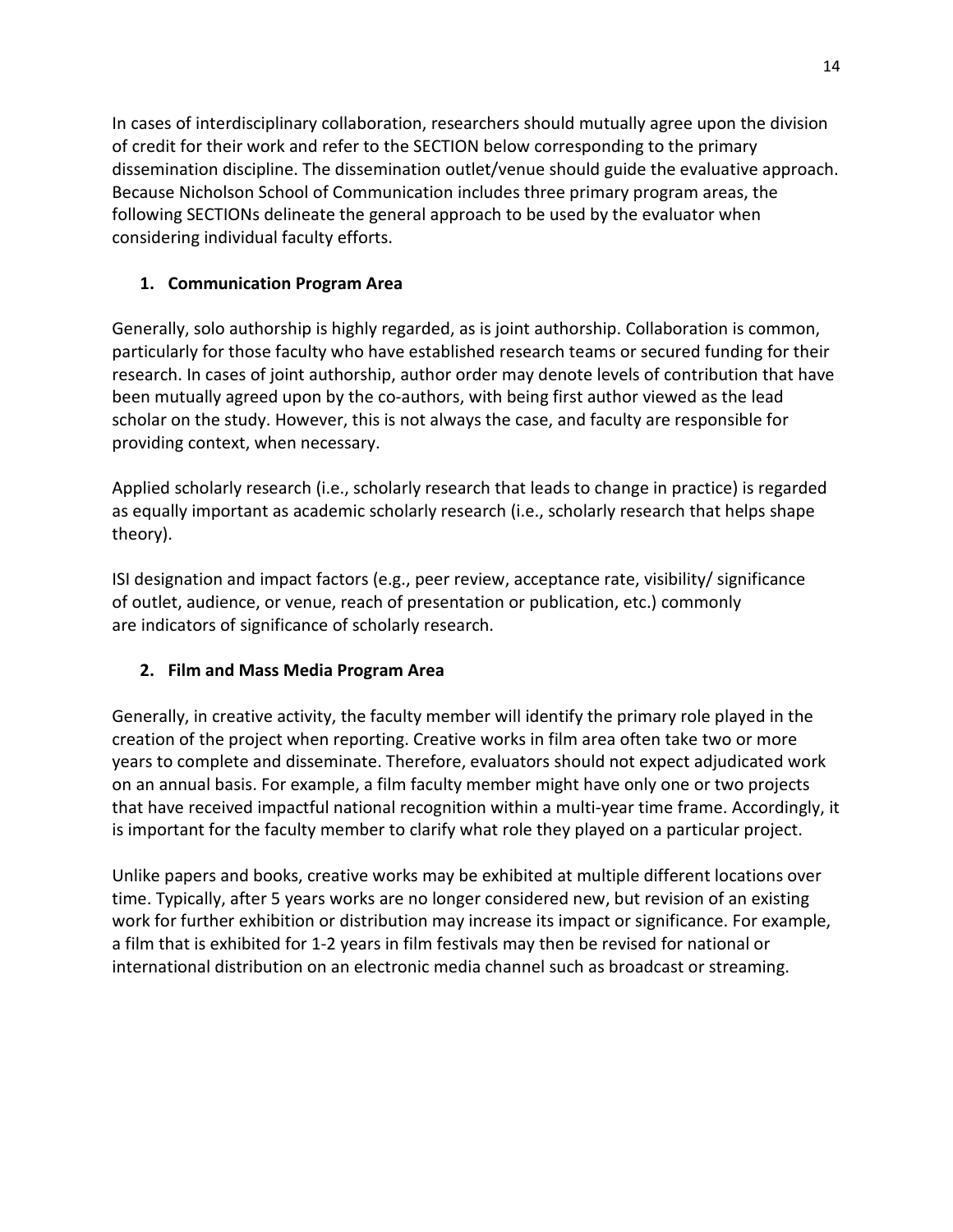### **3. Games and Interactive Media (GaIM) Program Area**

Joint authorship is the norm in the GaIM field, as most scholarly research projects and creative activities are collaborative. Each author of a GaIM paper, presentation, or creative work shares full credit for purposes of evaluation.

Creative works in GaIM often take two or more years to complete and disseminate. Therefore, evaluators should not expect adjudicated work on an annual basis. For example, a faculty member might have only one or two projects that have received impactful national recognition within a multi-year time frame. Accordingly, it is extremely important for the faculty member to clarify what role they played on a particular project.

Unlike papers and books, creative works in GaIM may be exhibited at multiple different locations over time, with the expectation that the venue increases in reputation or changes in audience with each successive exhibition. Typically, within the discipline, after five (5) years, works are no longer considered new and further exhibition only receives credit as part of a retrospective.

## **E. Specific Criteria for Program Areas**

The annual evaluation process may necessarily have some variance due to NSCM's academic diversity, as it is impossible to list every possible activity appropriate for its faculty members. As a result, faculty members may engage in activities not discussed herein, but demonstrate appropriateness to their scholarly research or creative agenda.

The quality of faculty work is indicated by peer/external review. The quantity of work should be commensurate with the total percentage assigned in the Faculty Assignment of Duties Document.

A faculty member's scholarly research and creative activity are classified in the following three categories: **Ideaphoria, Production, and Dissemination.** These terms are to be conceptualized in the following ways: Ideaphoria is capacity for creative thought and imagination that scholars and artists use when preparing to create knowledge, projects, or art; production is the act or process of making available to the public the products of ideaphoria; dissemination is the act of spreading or presenting scholarly research or creative activity widely among universal and particular audiences.

## **(1) IDEAPHORIA**

The following list provides examples of the kinds of accomplishments expected at the beginning of a project. This list is not rank ordered, equally weighted, or exhaustive.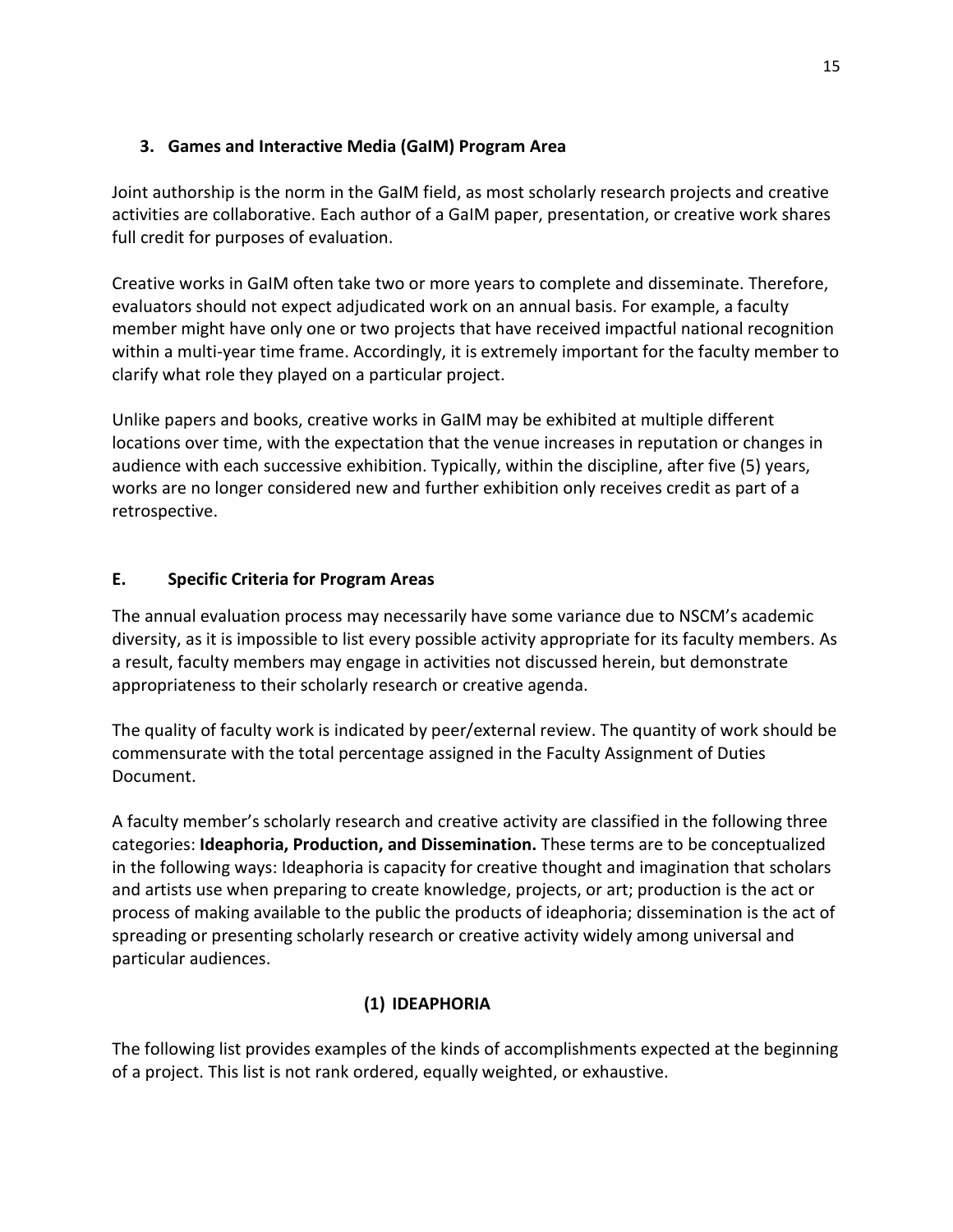- a. Demonstrate progress toward completion of scholarship or preproduction of a creative work (e.g., book, film, program, artwork, study, manuscript, whitepaper, article, etc.).
- b. Contribute to the preparation and submission of a grant proposal, professional proposal for scholarly research or creative work, or preparation of a book proposal.
- c. Participate in a course, professional meeting, or workshop that furthers the improvement of creative work or scholarly research.
- d. Participate in and attend meetings of a discipline-related professional or academic association.
- e. Participate on a scholarly panel to discuss issues/topics pertinent to faculty area of expertise.
- f. Demonstrate networking efforts toward interdisciplinary scholarship, creative work, or community engagement (e.g., attendance or engagement at interdisciplinary or community events, email exchanges, scheduled meetings, and planned followup, scholarly or creative outlines, project planning, etc.).

# **(2) PRODUCTION**

The following list provides examples of the kinds of accomplishments expected during production of a project. This list is not rank ordered, equally weighted, or exhaustive.

- a. Demonstrate *substantial* progress toward completion of scholarship or creative work that has not yet received recognition. Criteria include, but are not limited to:
	- Reach accepted milestones beyond that achieved in the previous evaluation period (e.g., securing a book contract, the finishing of or multiple drafts of a book, entering final production of a film, program, game, or artwork, finishing data analysis stage of a study, etc.)
	- Experience unusual duration and/or complexity of project (longitudinal study, international collaboration, remote research location).
	- Reach benchmarks (e.g., in grant-funded research; production stages in short or feature, half hour vs. feature films, etc.; or nature of game, scale of installation, etc.).
	- Demonstrate or screening a work-in-progress at venues appropriate to the discipline.
	- Complete a scholarly or creative project that has previously been listed as a work-in-progress.
- b. Serve as a scholarly research consultant or board member in a government, industry, community, non-governmental organizations, arts organization, professional, or educational agency or organization in an area related to one's area of expertise.
- c. Serve as principal investigator, co-investigator, or project director in the preparation and submission of a grant proposal.
- d. Serve as a scholarly research advisor, Co-PI, or collaborator on a grant whose principal investigator (PI) is outside NSCM.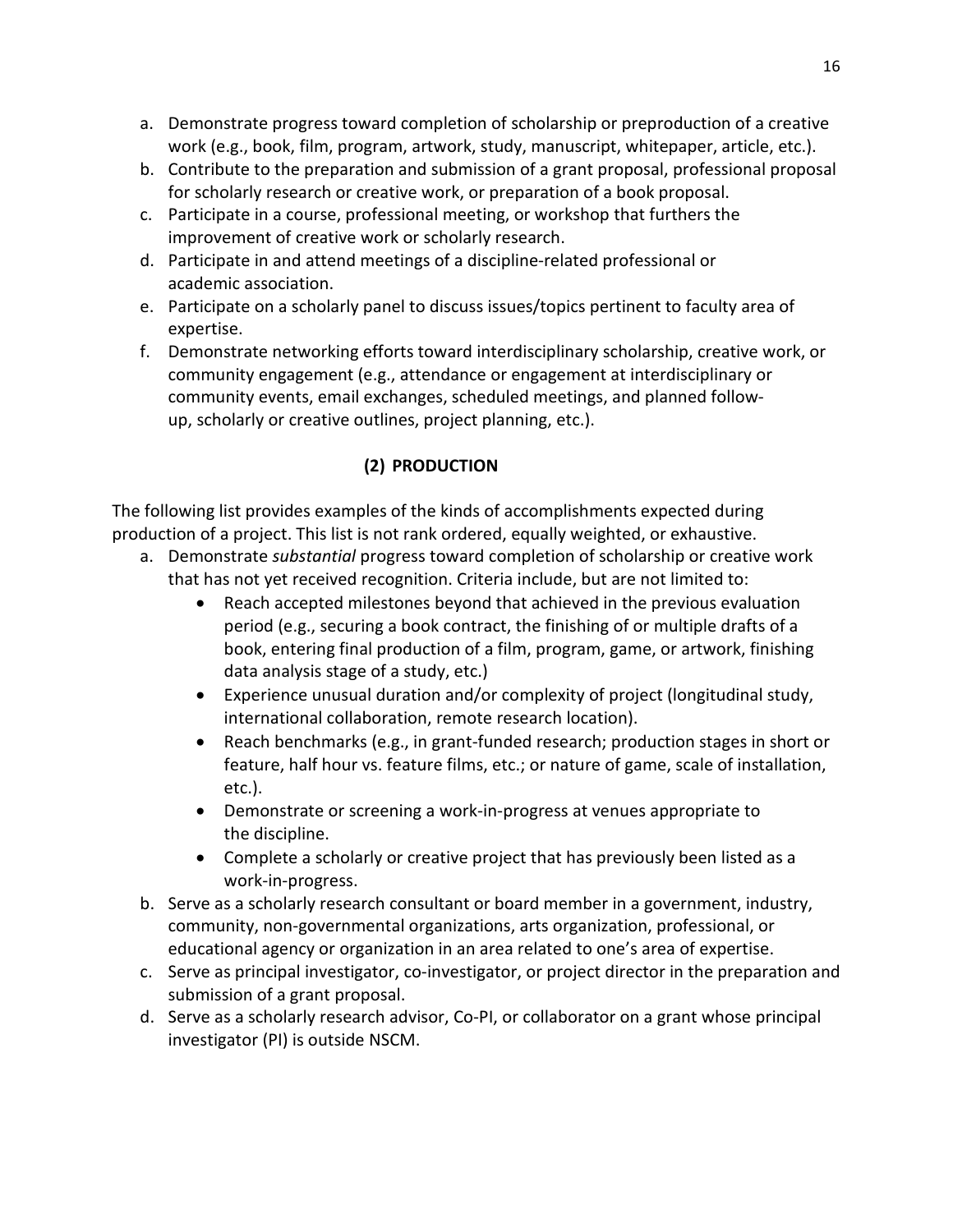## **(3) DISSEMINATION**

# **a) Communication Program Area**

The following list provides examples of the kinds of accomplishments expected at completion of a project. This list is not rank ordered, equally weighted, or exhaustive. Items may be counted more than once (e.g., publishing multiple peer-reviewed journal articles).

- 1. Dissemination as Presentation
	- Present scholarly or academic papers or manuscripts at a regional, national, or international professional or academic meeting.
	- Make a keynote or featured presentation at an esteemed national, or international conference in the faculty member's discipline.
- 2. Dissemination as Publication
	- Author peer-reviewed journal article.
	- Publish an edited book.
	- Complete/publish a scholarly book.
	- Publish a peer-reviewed article in a Selected Papers series or Proceedings.
	- Publish a bibliographic or review essay in a regional, national, or international journal.
	- Publish an editorially reviewed book chapter.
	- Publish an invited or editor reviewed article.
	- Produce/Direct a locally or regionally juried short-form creative work.
	- Produce/Direct a long form juried creative work that is exhibited at a conference or festival.
- 3. Dissemination as Recognition
	- Be awarded an external grant or contract processed through OR.
	- Disseminate scholarly research findings or a technical report in an area related to one's area of expertise resulting from a consultation to industry, community, non-governmental organization, arts organization, professional, or educational agency.
	- Receive a scholarly Research Incentive Award (RIA) Program award from UCF.
	- Receive a Scholarship of Teaching and Learning Award from UCF (see NOTES below).
	- Receive external recognition by disciplinary or industry organizations.
	- Receive public recognition of scholarly research by mainstream media or professional disciplinary, industry media.

4. Other:

- Perform some other noteworthy scholarly research/creative accomplishment that is adequately represented in this evaluation.
- Activity must be specified, and faculty must provide satisfactory documentation.

NOTES: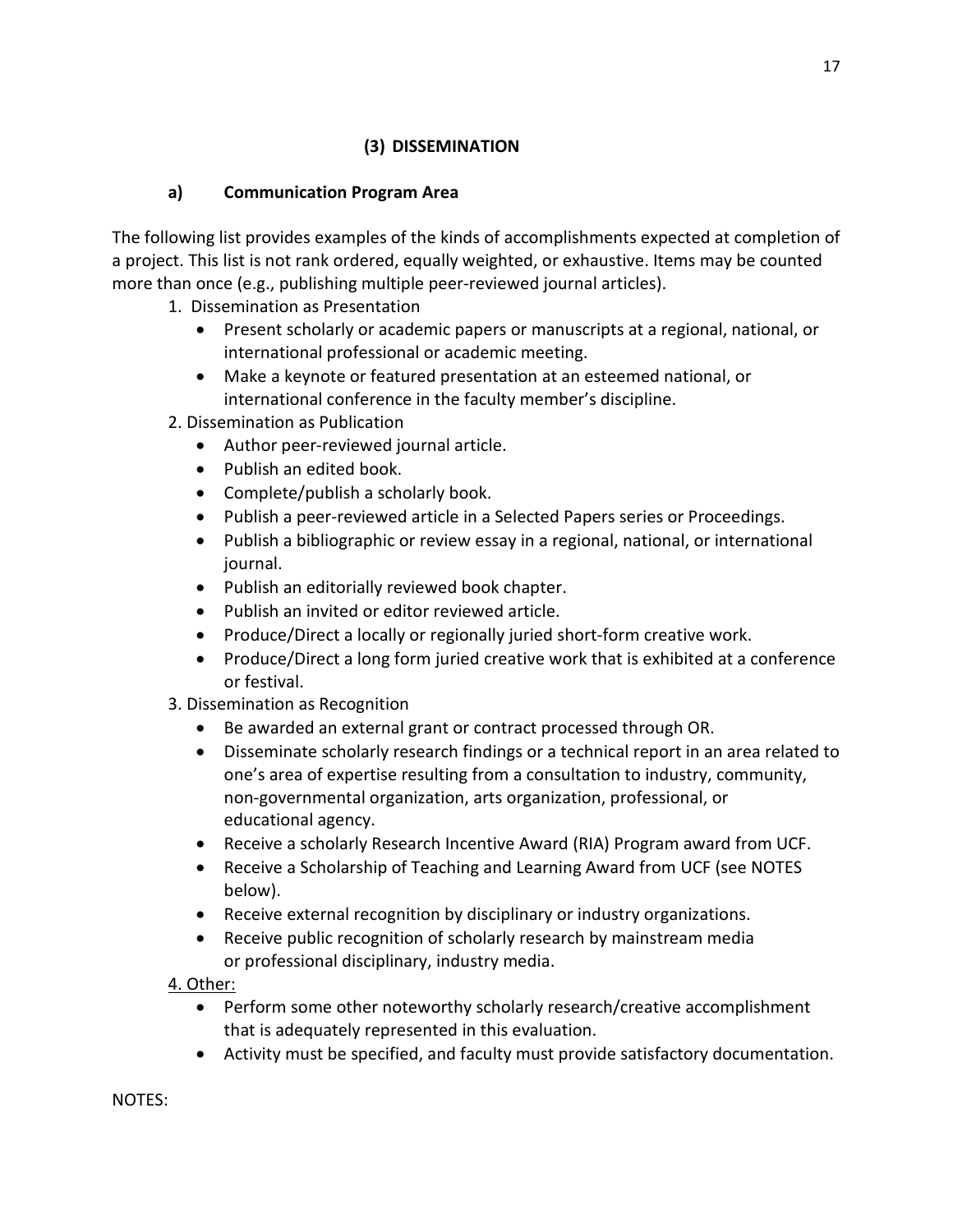- As applicable, scholarly research and creative activity will be counted when accepted or published (but not both).
- If the scholarly research article is a SoTL article, the faculty member needs to document that the article utilized a research methodology found within the discipline (for example, qualitative, quantitative, rhetorical, applied, action-oriented, mixed method). Only scholarly research based SoTL articles count in the scholarly research category; see NOTE in the Teaching SECTION above.

## **b) Film and Mass Media Program Area**

The following list provides examples of the kinds of accomplishments expected at completion of a project. This list is not rank ordered, equally weighted, or exhaustive.

- 1. Achieve recognition for scholarship or creative work at the international or national level. Criteria include, but are not limited to:
	- Funding for project (e.g., grant, investor commitment, donation, talent/crew work on a donated or deferred basis, in-kind donations).
	- Commission for creative work completed through the use of UCF resources in a key role (e.g., writer, director, producer, director of photography, editor).
	- Award, Fellowship, or Residency.
- 2. Disseminate work in a peer-approved venue or selective electronic media outlet at the international or local level that results from special/juried invitation or peer review sponsored by:
	- Academic, commercial, or professional presses, publishers, etc.
	- University or commercial galleries, museums, and media art centers
	- Professional meetings, conferences, competitions, etc.
	- Media companies, electronic media including commercial and/or public television, cable, satellite systems and internet, streaming services, VOD, DVD, etc.
	- Recognized arts and media organizations, festivals, competitions, retrospectives, etc.
	- Paper or poster at scholarly or professional conference, symposia, etc.
- 3. Disseminate scholarly research findings or a technical report in an area related to one's area of expertise resulting from a consultation to industry, community, nongovernmental organization, arts organization, professional, or educational agency.
- 4. Make a keynote or featured presentation at an esteemed national, or international conference in the faculty member's discipline.
- 5. Be awarded ONE external grant or contract processed through OR that provides indirect funds to the NSCM.
- 6. Author ONE scholarly book, first edition.
- 7. Other:
	- Perform some other noteworthy scholarly research/creative accomplishment that is adequately represented in this evaluation.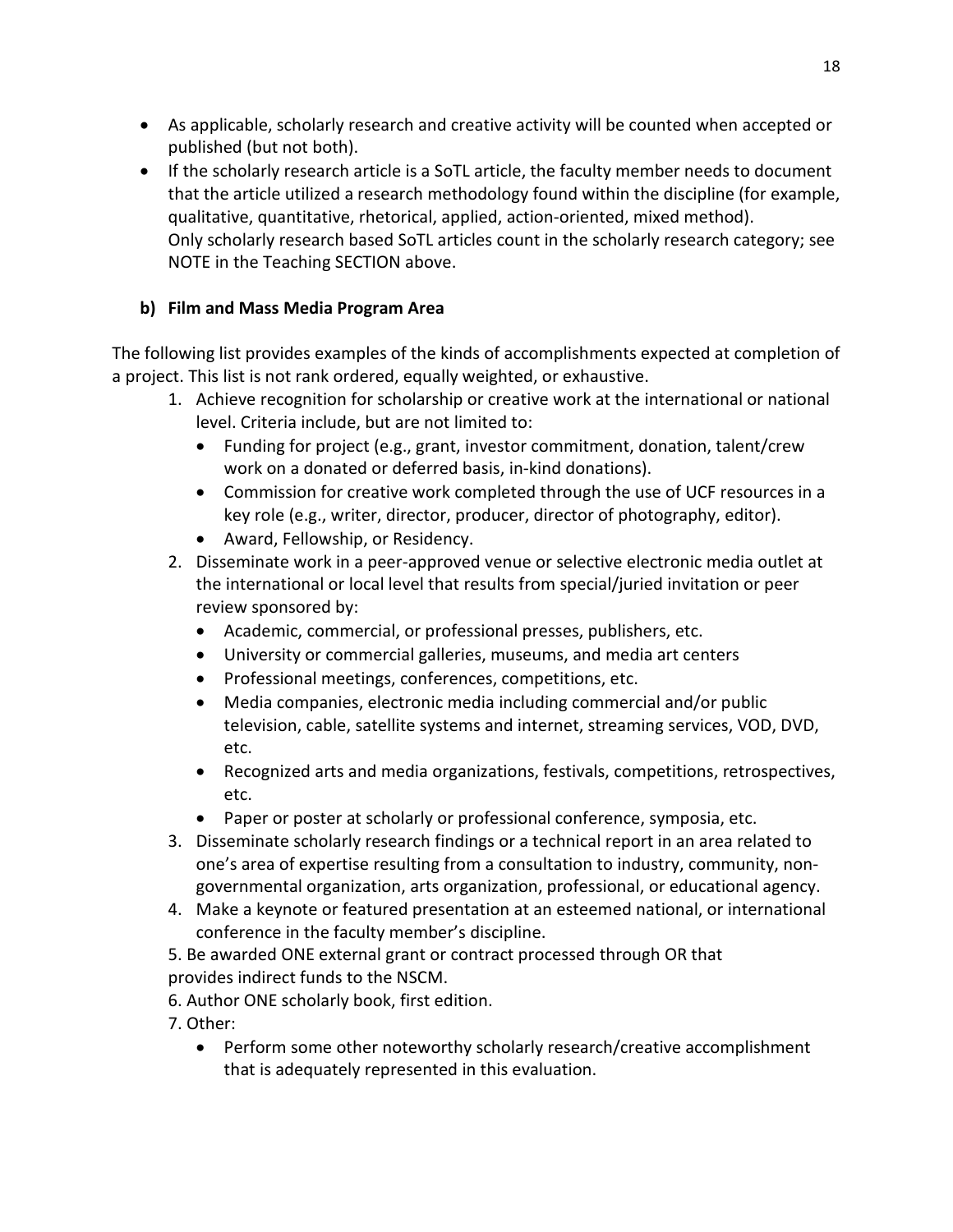• Note: Activity must be specified, and faculty must provide satisfactory documentation.

## **c) Games and Interactive Media & FIEA Program Areas**

The following list provides examples of the kinds of accomplishments expected at completion of a project. This list is not rank ordered, equally weighted, or exhaustive.

1. Achieve recognition for scholarship or creative work at the international or national level. Criteria include, but are not limited to:

- Funding for project (e.g., grant, investor commitment, donation, talent/crew work on a donated or deferred basis, in-kind donations).
- Commission for creative work completed through the use of UCF resources in a key role (e.g., writer, project manager, designer, artist).
- Award, Fellowship, or Residency.
- 2. Disseminates work in a peer-approved venue that results from

special/juried invitation or peer review sponsored by:

- Academic, commercial, or professional presses, publishers, etc.
- University or commercial galleries, museums, and media art centers.
- Professional meetings, conferences, competitions, etc.
- Media companies, electronic media including commercial and/or public television, cable, satellite systems, internet, digital distribution services, etc.
- Recognized arts, design, and media organizations, festivals, competitions, retrospectives, etc.
- Paper or poster at scholarly or professional conference, symposia, etc.

3. Disseminates scholarly research findings or a technical report in an area related to one's area of expertise resulting from a consultation to industry, community, non-governmental organization, professional, or educational agency.

4. Makes a keynote or featured presentation at an esteemed national, or international conference in the faculty member's discipline.

5. Be awarded ONE external grant or contract processed through OR that provides indirect funds to the NSCM.

6. Author ONE scholarly book, first edition.

7. Other: Perform some other noteworthy scholarly research/creative accomplishment that is adequately represented in this evaluation. (Note: Activity must be specified, and faculty must provide satisfactory documentation.)

### NOTES:

1. Presentations and articles will be counted when accepted or delivered/published (but not both) and books and book chapters when published. Grants will be counted after receipt of notification of award, or when received (but not both).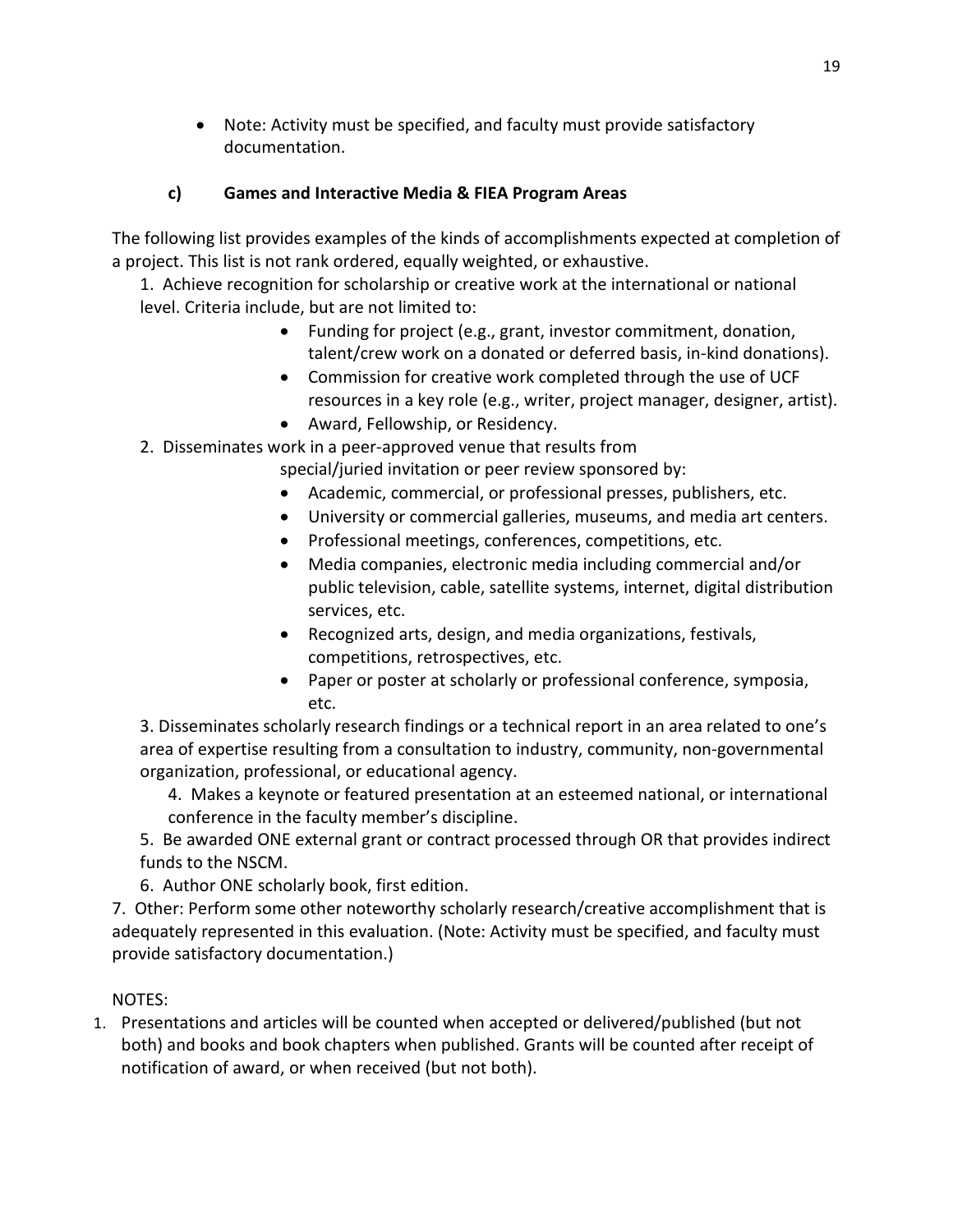### **SECTION IV: SERVICE**

**Service** includes all institutional, community, and professional activities that the faculty are engaged in outside of the classroom. Based upon the annual assignment of duties, all faculty are expected to engage in a level of public and professional service activities as defined by the most recent Collective Bargaining Agreement (CBA). In addition to the activities listed under each category, faculty have an opportunity to record "Other Service" that is not included among any of the categories below. In assessing the items reported as "Other Service," the Director will consider variables such as "relevance to the faculty's area of expertise" and "relevance to the school or university mission" in judging the merit of the activity. At all levels, faculty are expected to provide a brief description (no more than two sentences) of the highlighted activities in the space provided.

### **A. UNSATISFACTORY RATING**

If a faculty member receives a *Conditional* rating for two consecutive years, an *Unsatisfactory* rating will be assigned. In instances where evidence of egregious deficiencies can be documented (e.g., purposefully disrupting or preventing a colleague from completing a service obligation), an *Unsatisfactory* rating may be given when first identified.

### **B. CONDITIONAL RATING**

A faculty member who does not meet the overall requirements for *Satisfactory* will be marked as *Conditional***.**

### **C. SATISFACTORY RATING**

In order to achieve a rating of *Satisfactory*, the faculty member must participate in program area meetings (based on attendance at over one half of the scheduled meetings during the year) and engage in two additional activities from among the following:

Service to School/College/University

- 1. Serve as an active member\* (see NOTES below) of an additional program or school committee, subcommittee, workgroup, or *ad hoc* committee. See NOTES below.
- 2. Serve as an elected or appointed school/college/university representative/liaison.
- 3. Lead a program area orientation session for Nicholson Academic Student Services Center (NASSC) with verification from NASSC staff.
- 4. Attend a scheduled student, colleague, or visiting artist screenings within faculty's discipline.
- 5. Serve as a judge or administrative staff for a co-curricular activity (e.g., Film screening).
- 6. Conduct a teaching peer-review and write feedback statement for a colleague.
- 7. Perform other service not listed here. Please specify.

Provide context, as needed: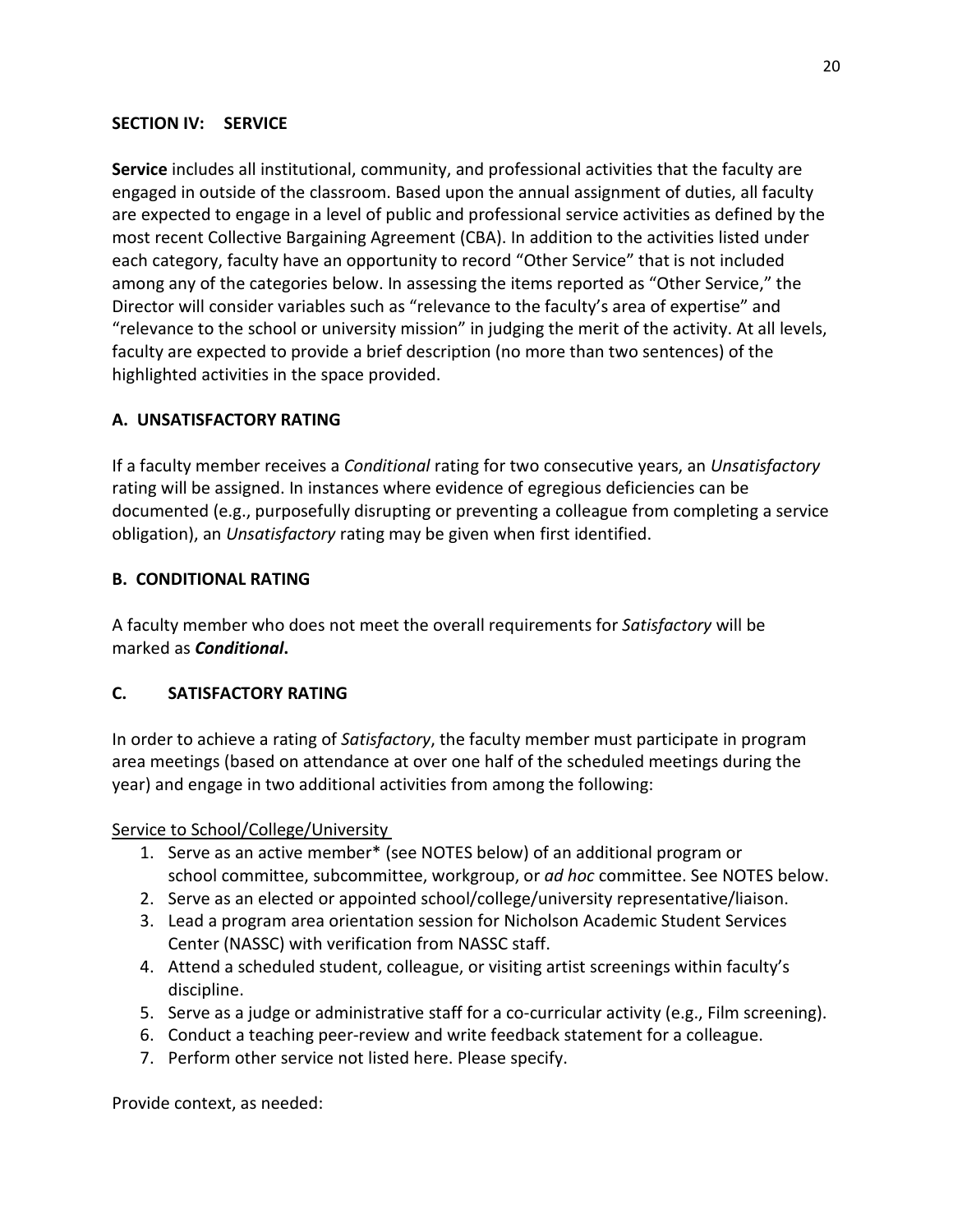### Public Service in the Community

- 1. Serve as a member of community organization related to the faculty member's area of academic expertise.
- 2. Engage with a public or private school group in an area of the faculty member's area of professional expertise.
- 3. Engage with a local or civic organization in the faculty member's area of professional expertise.
- 4. Involve students in community projects related to area of expertise or professional interest.
- 5. Perform other service not listed here. Please specify.

Provide context, as needed:

# Professional Service

- 1. Serve as an active member\* (see NOTES below) in one or more professional organizations: national, regional, or state. Active membership is more than paying a membership fee. Examples of specific activity required.
- 2. Serve as a moderator or respondent for a program or session for a division/unit at a local, state, regional, national or international convention.
- 3. Serve as an *ad hoc* reviewer for an academic journal.
- 4. Review manuscript, abstract, or proposal for an academic conference (may be counted more than once for different conferences).
- 5. Serve as a juror for a local competition related to area of expertise or professional interest (e.g., film festival, art exhibitions, journalism awards, etc.).
- 6. Other: Perform some other noteworthy service accomplishment or receives public recognition for service that is not adequately represented in this evaluation. Please specify.

Provide context, as needed.

# NOTES:

\*Attendance is expected for all Program Area meetings and committee meetings unless the faculty member has been otherwise excused (e.g., due to conference travel, medical reasons, or work responsibility conflicts). The Director will receive meeting minutes of attendance or a report from the committee chair and determine whether attendance obligations have been fulfilled.

# **D. ABOVE SATISFACTORY RATING**

In order to achieve a rating of ABOVE SATISFACTORY, requirements for SATISFACTORY RATING must be met PLUS either of the following options:

• two or more additional activities from Satisfactory AND one activity from the ABOVE SATISFACTORY list below; or,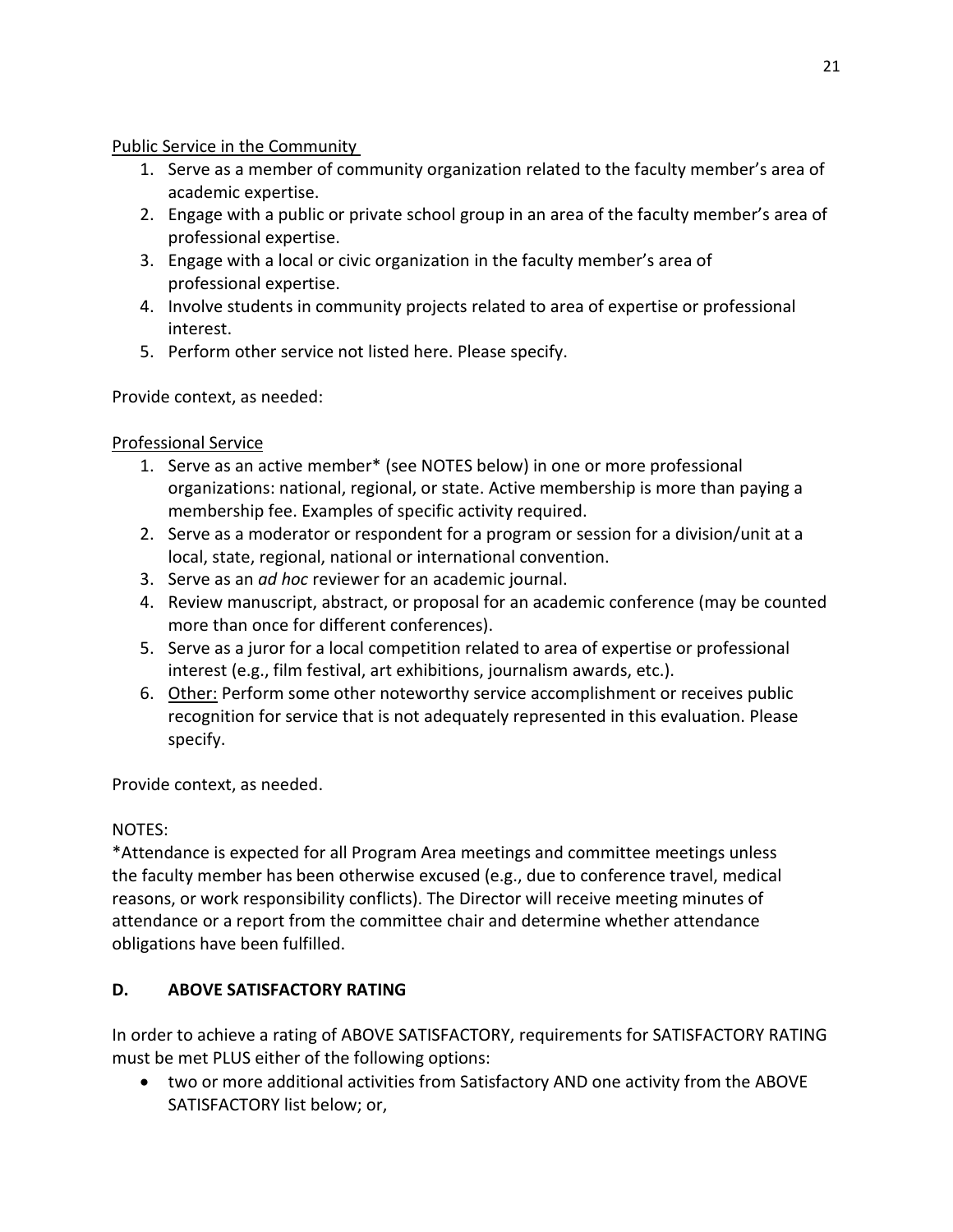• Two of the ABOVE SATISFACTORY activities from the list below.

### Service to School/College/University Service

- 1. Serve as an active member\* (see NOTES above) of an additional program or school committee, subcommittee, workgroup, or *ad hoc* committee.
- 2. Serve on a College or University committee.
- 3. Chair a Program, School, College, or University committee or subcommittee. (Committee chairs of School committees will present a brief committee report to the appropriate unit head.)
- 4. Supervise a Program, or School activity (e.g., student club, film showcase).
- 5. Supervise a Program, or School function (e.g., responsible for annual assessment of Undergraduate Program).
- 6. Advise or sponsor a student organization whose mission is part of the academic program of the School, College or University.
- 7. Attend scheduled student, colleague, or visiting artist screenings or exhibitions.
- 8. Perform other service not listed here. Please specify.

Provide context, as needed.

### Public Service to Community

- 1. Chair or serve as an officer for a local professional group.
- 2. Deliver speech or presentation in the faculty member's area of expertise to a local, state, regional, or national group.
- 3. Provide professional work or unpaid consulting for local group or schools in the faculty member's area of professional expertise.
- 4. Provide service to a charitable organization utilizing the faculty member's area of professional expertise.
- 5. Engage in recruitment activities for the program, department, or school.
- 6. Perform other public service in the community not listed here. Please specify.

Provide context, as needed.

### Professional Service

- 1. Serve as a member of state, regional, or national association committee or division.
- 2. Write or edit a newsletter or website for a professional association or group related to area of expertise (e.g., blog about communication skills, website about video editing).
- 3. Conduct workshop or seminar for state, regional, national or international professional organization, schools, etc.
- 4. Serve as a scholarly critic/respondent/discussant at academic or professional program.
- 5. Serve on a published journal editorial review board.
- 6. Review manuscripts, abstracts, or proposals for an academic conference (local, regional, national, international; member's area of professional expertise).
- 7. Review book proposals for publishers in the discipline.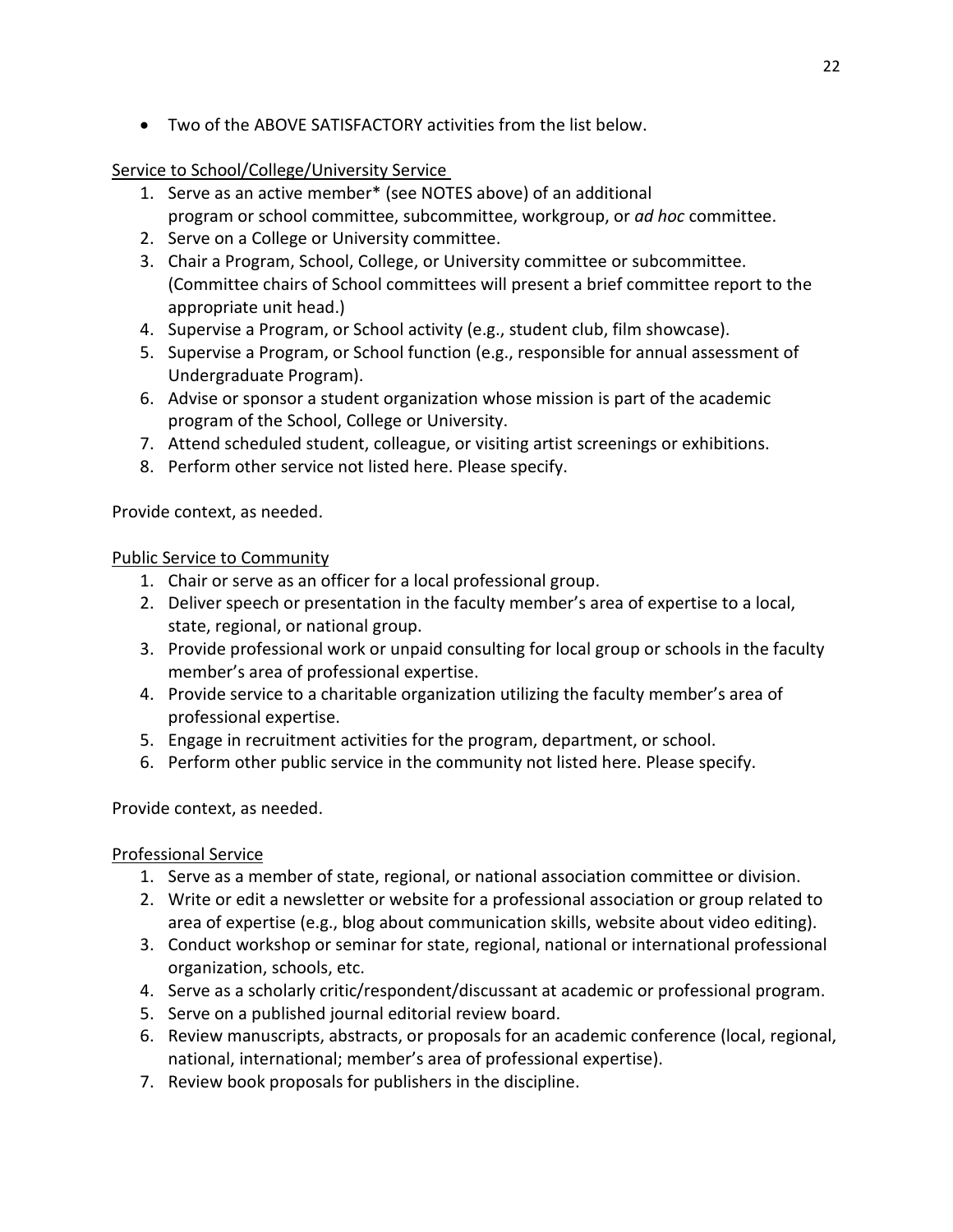- 8. Serve as a juror for a state or regional professional competition related to area of expertise or professional interest (e.g.: film festival, art exhibitions, journalism awards, etc).
- 9. Perform other professional service not listed here. Please specify.

Provide context, as needed.

### Other Service

- 1. Perform some other noteworthy service accomplishment or receives public recognition for service that is not adequately represented in this evaluation.
- 2. Activity must be specified, and faculty must provide satisfactory documentation.

# **E. OUTSTANDING RATING**

Faculty members seeking an Outstanding rating in service must complete the requirements for a Satisfactory and Above Satisfactory rating plus one of the following options:

- complete two more activities from the Above Satisfactory level; or,
- one of the following:
- 1. Chair a state, regional, or national professional group or entity.
- 2. Serve as an executive officer for national or international organization in faculty members' area of expertise.
- 3. Chair a national or international committee in faculty member's area of expertise.
- 4. Serve as an editor, associate editor, or assistant editor of professional journal or magazine in faculty member's professional field.
- 5. Receive a service award (University, regional, national or international) related to the faculty member's area of professional expertise.
- 6. Chair or direct state, regional, national or international non-profit organization related to the faculty member's area of expertise.
- 7. Chair a major college, university or SUS committee (e.g., college tenure and promotion committee, faculty senate).
- 8. Serve as a juror for national and international professional competition (e.g.: film festival, art exhibitions, journalism awards, etc).
- 9. Review book manuscripts for publishers in the discipline.
- 10. Other: Perform some other noteworthy service accomplishment or receives public recognition for service that is not adequately represented in this evaluation. Please specify.

Provide context, as needed.

## **SECTION VI: OTHER ASSIGNED DUTIES**